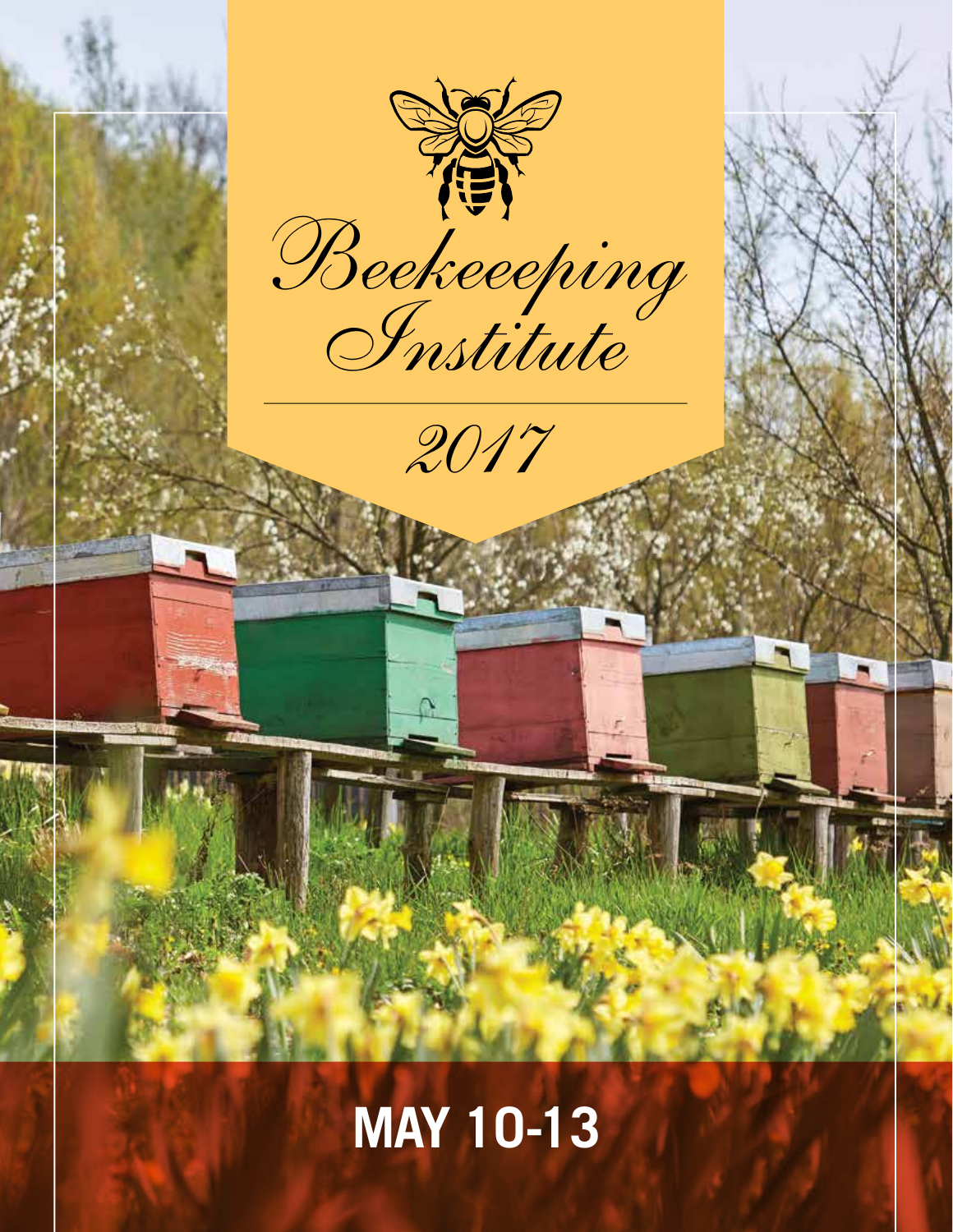# **ABOUT THE INSTITUTE**

This marks the 26th year of the partnership between Young Harris College and the University of Georgia Honey Bee Program to provide one of the largest and most comprehensive beekeeping educational events in the southeastern United States. Due to last year's successful event, and comments from attendees, we have decided to keep the extra day in order to fit everything in!

As always, our objective is to create an educational event that fits the needs of everyone, whether you're an experienced beekeeper or you're interested in getting your first hive. The Institute sponsors two additional and optional training opportunities – the Georgia Master Beekeeper Program and the Welsh Honey Judge certification Program. Details for these optional programs are included in this booklet.

The Institute proper, which takes place Thursday, Friday and Saturday, consists of lectures and workshops covering a vast range of beekeeping topics. Wednesday, May 10 is dedicated to training and examinations for the Welsh Honey Judge program as well as the three highest grades of the Master Beekeeper Program – Journeyman, Master,

and Master Craftsman. Training and exams for the Certifed level are incorporated into the normal activities on Thursday, Friday, and Saturday, and classes recommended for Certifed candidates are highlighted in blue.

In 2015, our Institute's footprint increased drastically by adding the new 121,000 square ft. Rollins Campus Center, located directly across the street from our long-time home, Maxwell Center. Classes will be held in both locations, so be sure to check the map in the back of this program for classroom locations.

One of the most rewarding opportunities at the Institute is the annual Honey Show. Along with honey, the Honey Show accepts entries in photography, art, candles, section comb honey, mead, and beekeeping gadgets. We urge students to participate in the Honey Show, even if you've never competed before. It costs nothing extra, and it's a fun way to see how your honey compares to others'. You can find the Honey Show rules in this booklet and on our website.

![](_page_1_Picture_7.jpeg)

*Thanks for joining us as we celebrate 26 years!*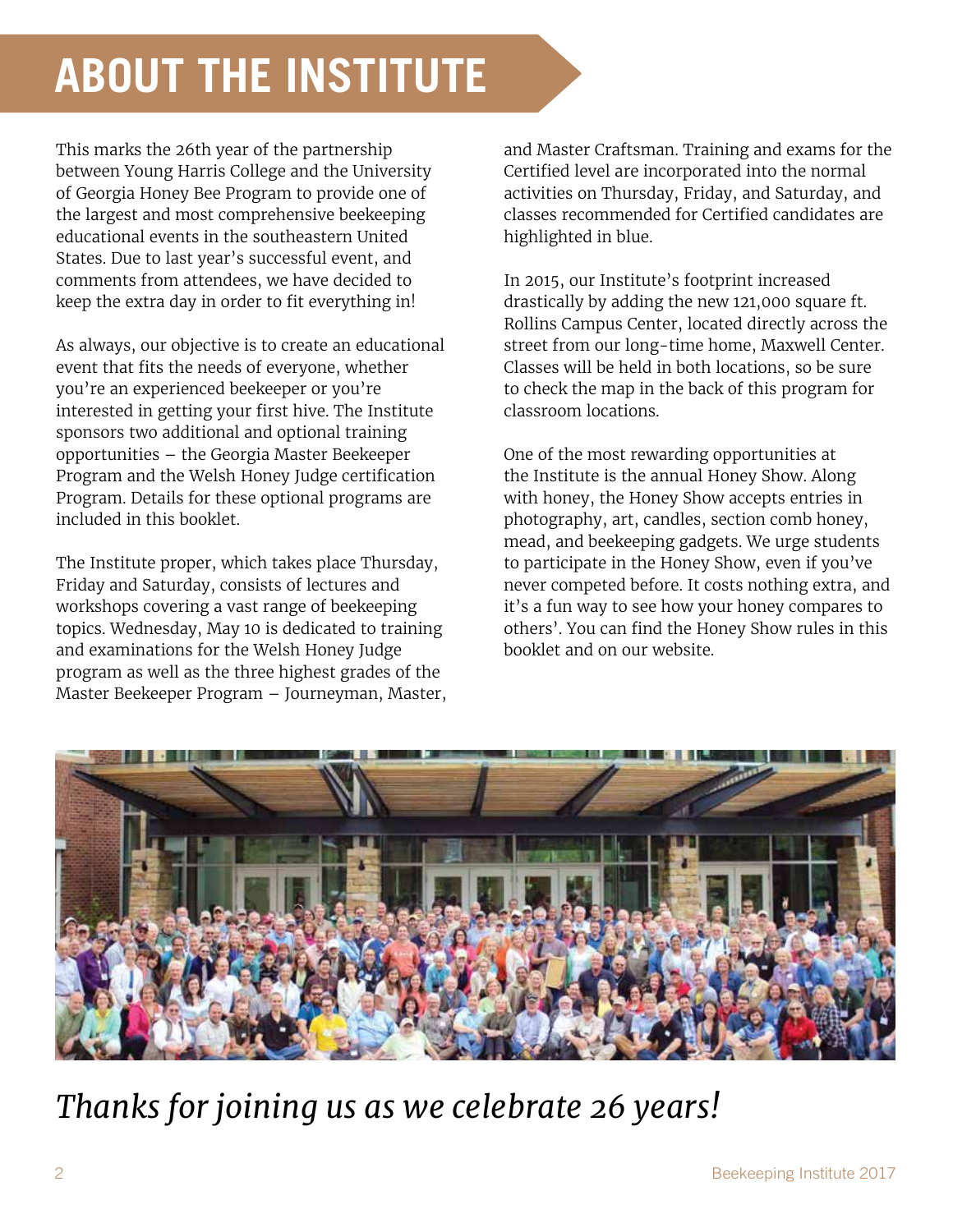# **CONTENTS**

![](_page_2_Picture_1.jpeg)

| THANKS FOR         |  |
|--------------------|--|
| <b>JOINING US!</b> |  |

On behalf of the speakers and staff, thank you all so much for joining us for the 26th University of Georgia and Young Harris College Beekeeping Institute! We look forward to seeing you again next year!

| Georgia Master Beekeeper Program  8 |  |
|-------------------------------------|--|
|                                     |  |
| Welsh Honey Judge Program 10        |  |
|                                     |  |
|                                     |  |
|                                     |  |
|                                     |  |
|                                     |  |
|                                     |  |
|                                     |  |
|                                     |  |

![](_page_2_Picture_5.jpeg)

*2017*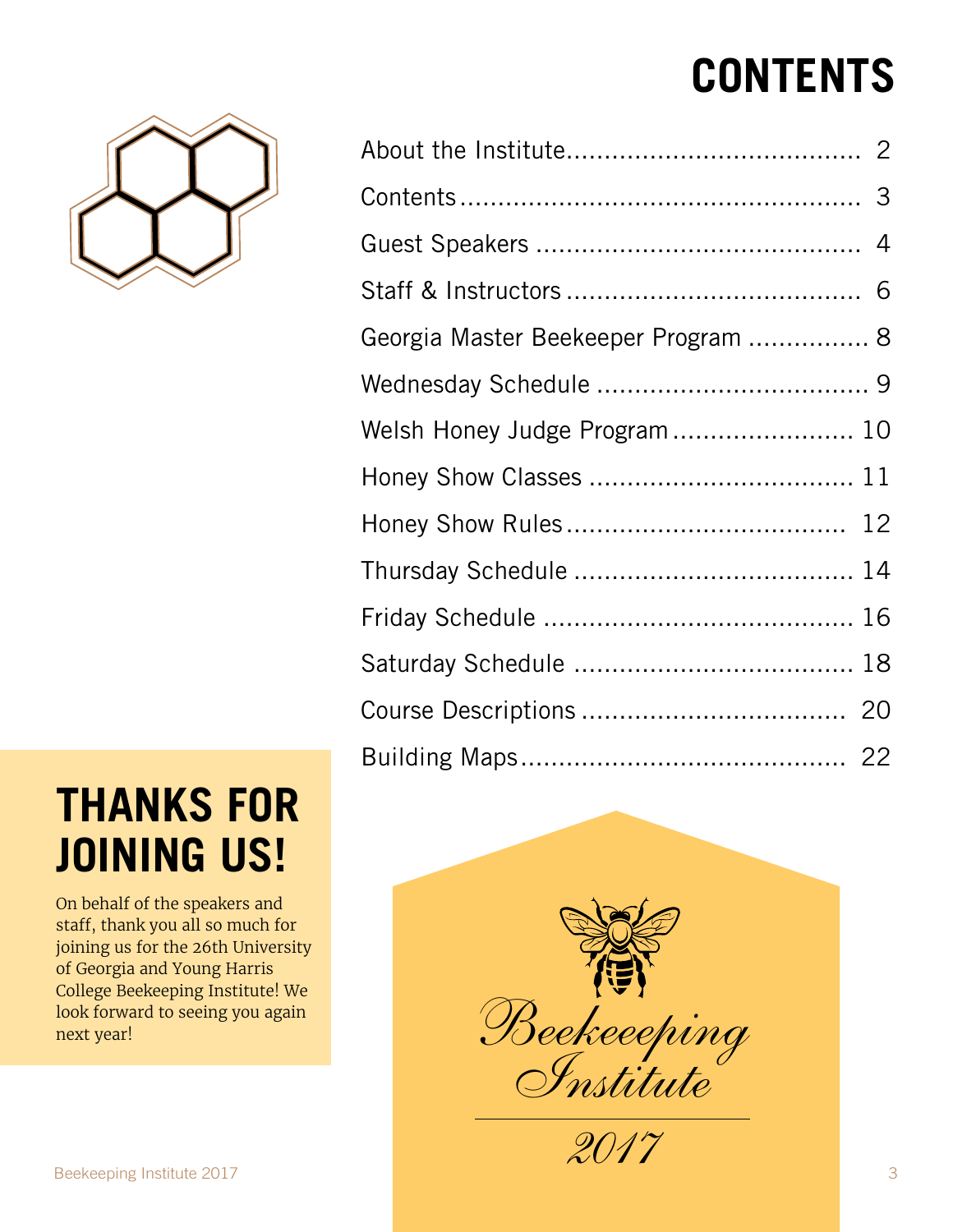# **MEET OUR GUEST SPEAKERS**

![](_page_3_Picture_1.jpeg)

![](_page_3_Picture_3.jpeg)

![](_page_3_Picture_5.jpeg)

*Lewis Barlett Dr. Berry Brosi Dr. Debbie Delaney Dr. David Jenkins* 

![](_page_3_Picture_7.jpeg)

#### **Lewis Bartlett**

Hailing from Britain, Lewis is an infectious disease biologist and honey bee scientist. He is a PhD student at University of California Berkeley and working with Emory University, University of Georgia and University of Exeter (UK), to better understand how honey bee diseases might be evolving in response to varroa, migratory beekeeping operations and common beekeeping practices. Lewis uses mathematical models to make predictions about how bee diseases should behave which, with the aid of the UGA bee lab, are then matched against what we see in experimental hives.

#### **Dr. Berry Brosi**

Dr. Brosi is Winship Distinguished Associate Professor in the Department of Environmental Sciences, Emory University. The goal of his research program is to understand the causes and implications of bee declines, for both native bees as well as managed honey bees.

His work addresses topics such as: the effects of land-use change on bee communities, the impacts of bee species losses on plant pollination in diverse natural communities, the conservation and landscape genetics of bees, and understanding and managing disease threats in bees. His lab uses a range of scientific approaches including comparative and manipulative field studies, controlled laboratory experiments, mathematical modeling, population genetics, stable isotope studies, and GIS and remote sensing.

### **Dr. Debbie Delaney**

Deborah Delaney is Associate Professor in the Department of Entomology and Wildlife Ecology at the University of Delaware where she mentors graduate and undergraduate students working on various aspects of pollinator health and productivity. She teaches Insects and Society and Apiculture and Pollination Ecology. She has over 20 years of experience working with pollinators, specifically honey bees, and maintains between 25-60 colonies in the teaching apiary at UD's Newark farm. Her research program has four main focal areas: genetic identity and diversity of US honey bees, temporal stability of pollinator populations, and best management solutions for creating sustainable managed pollinator populations, and pollinator nutrition and forage mapping.

#### **Dr. David Jenkins**

Dr. David Jenkins studied Entomology and Plant Pathology at Clemson University and continued to study entomology at Montana State University and the University of Georgia. He worked for the University of Georgia as a research entomologist with a focus on pest management in peaches. He then worked for the USDA Agricultural Research Service in Mayaguez, Puerto Rico studying the pests and pollinators impacting tropical fruit crops. Now he works for the South Carolina Forestry Commission as the Forest Health Coordinator, working with landowners statewide to protect South Carolina's forests.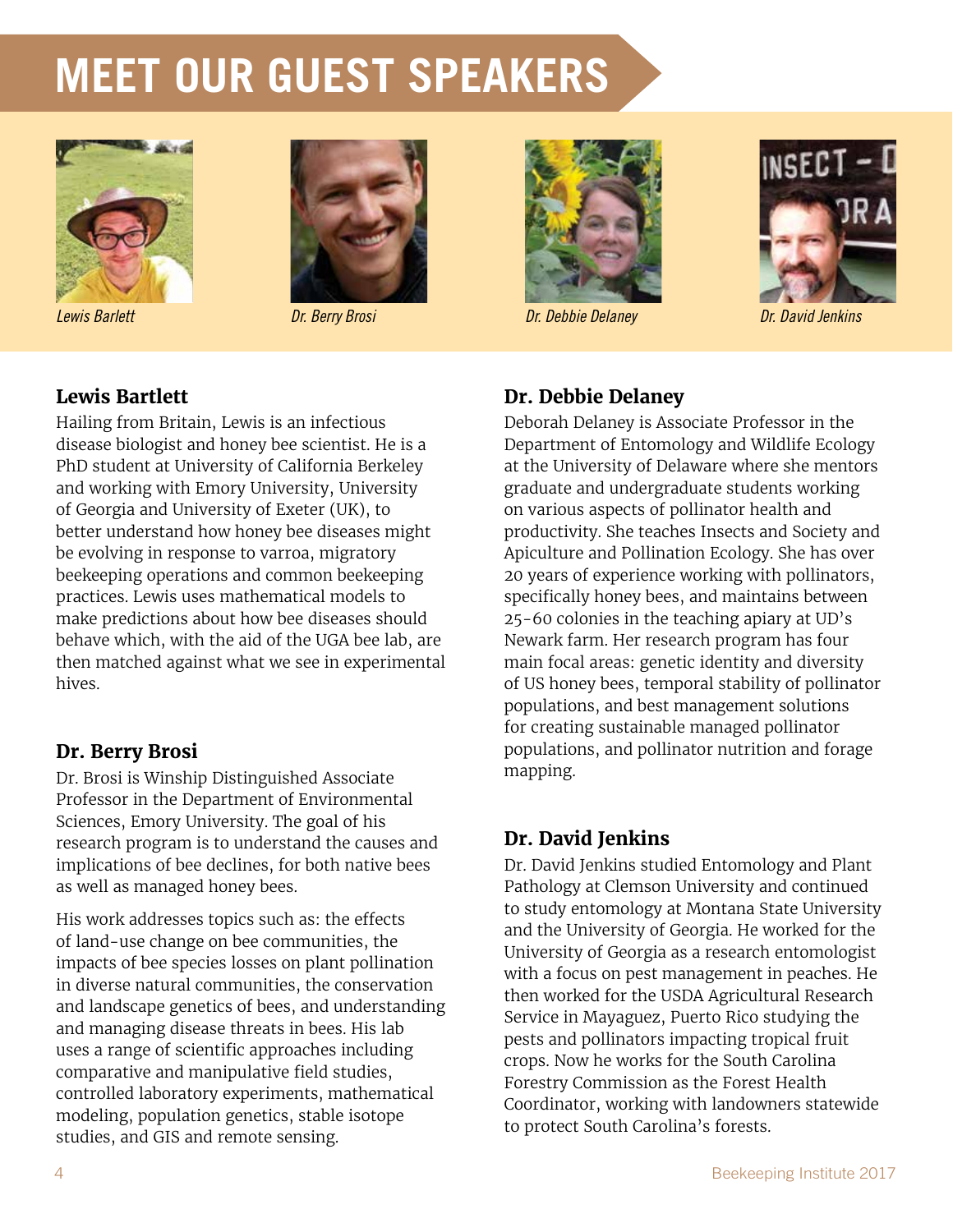![](_page_4_Picture_0.jpeg)

*Dr. Peter Neumann Dr. Geoff Williams Michael Young* 

![](_page_4_Picture_2.jpeg)

#### **Dr. Peter Neumann**

Dr. Peter Neumann is Vinetum Professor at the Institute of Bee Health, University of Bern, Switzerland, and a world-renown expert on behavioral, evolutionary and molecular ecology of honey bees and their pathogens. Among his most recent accomplishments is serving as editor for the European COLOSS consortium "Bee Book" – a world-wide compilation of standard honey bee research methods.

#### **Dr. Geoff Williams**

Born and bred in Canada, Geoff experienced his first bee sting at the ripe age of 23. He has been hooked ever since. His graduate studies at Canada's Dalhousie University improved our understanding of the fungal parasite *Nosema ceranae*, and his post-doc work at Switzerland's University of Bern and Agroscope was the first to discern the potential damaging efects of neonicotinoids on honey bee reproduction.

Now as an Assistant Professor in the Department of Insect Pollination & Apiculture at Auburn University, Geoff represents the College of Agriculture's first faculty member that specializes in bee health. In addition to typical research and teaching duties, Geoff is an enthusiastic member of the honey bee research consortium COLOSS (www.coloss.org), acting both as an Executive Committee member and Vice President. He is also an Editorial Board Member of Scientific Reports and an Adjunct Professor at Chiang Mai University, Thailand.

![](_page_4_Picture_9.jpeg)

![](_page_4_Picture_10.jpeg)

### **Michael Young**

Michael lives in a Georgian Royal Village in Hillsborough, Northern Ireland. A Georgia Master Beekeeper and keeper of bees for over 30 years he is also a chef and works at the Belfast Hilton. In the year 2000, Michael Founded the Institute of Northern Ireland Beekeepers modeled on the Young Harris Beekeeping Institute after his first visit to Young Harris and the States in 1999. A Senior Honey Judge and expert showman in exhibiting beekeeping products across the world, he has collected over 800 prize cards for his wares. He is skilled in many areas of apiculture including beeswax encaustic painting and mead making. A lover of nature, gardening and photography, he also has a passion for orchids and painting in oils and watercolors. In 2008 Michael was awarded the title of Member of the British Empire, MBE, for his services to apiculture and conservation. Michael was invited as a Beekeeper Advisor to the Obama White House. However, Michael's most proud accomplishments are his 4 beautiful daughters, 5 granddaughters, and 1 grandson phew!!!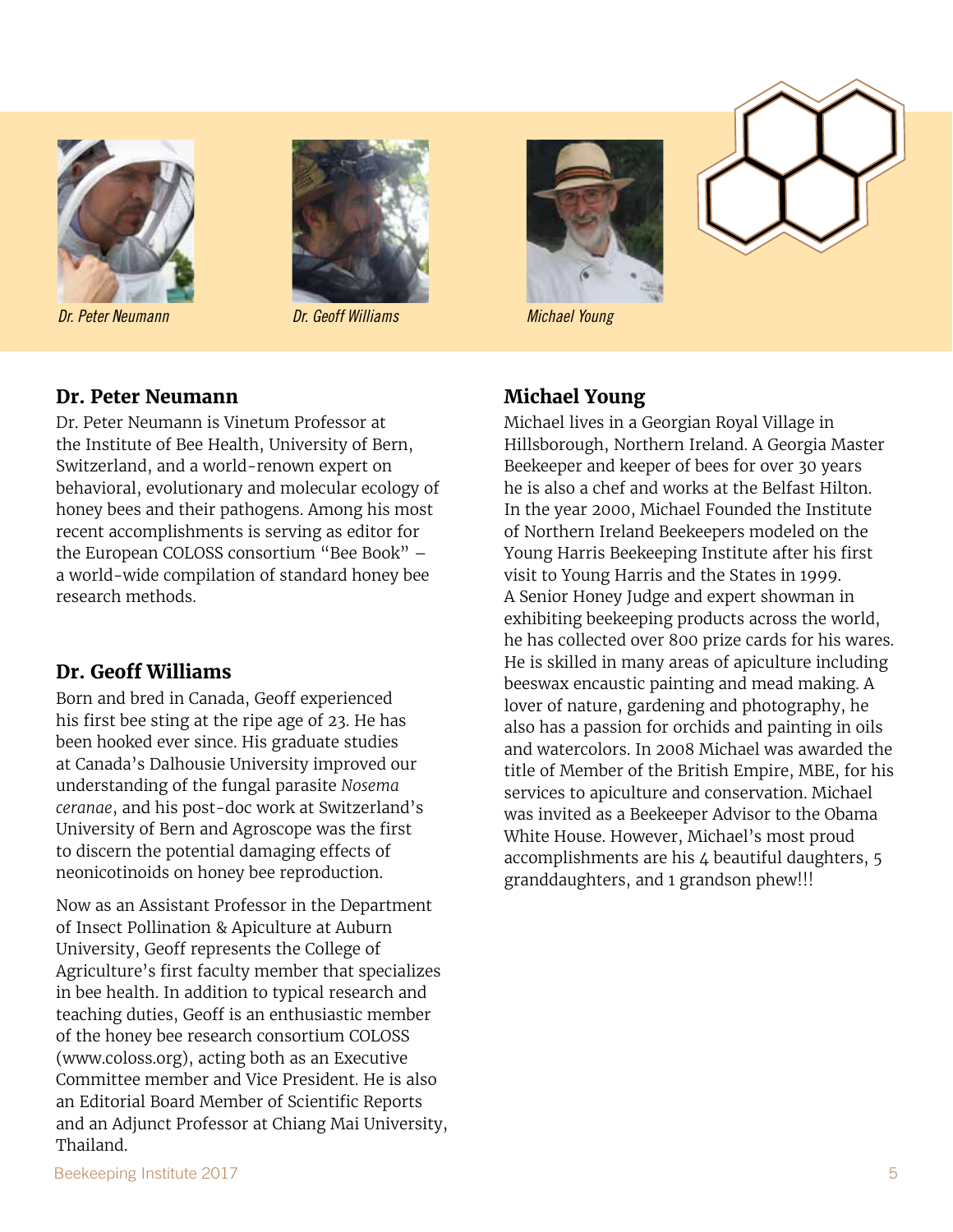# **MEET OUR STAFF & INSTRUCTORS**

![](_page_5_Picture_1.jpeg)

Dr. Paul Arnold *Institute Co-Founder, Professor Young Harris College*

![](_page_5_Picture_3.jpeg)

*Environmental Educator*

![](_page_5_Picture_5.jpeg)

Robert Brewer *Insitute Co-Founder Retired Towns County Extension*

![](_page_5_Picture_7.jpeg)

Keith Fielder *Putnam County Extension WHJ Program Director*

![](_page_5_Picture_9.jpeg)

Slade Jarrett *Jarrett Apiaries*

![](_page_5_Picture_11.jpeg)

Mary Cahill-Roberts *Georgia Master Beekeeper Pediatric Nurse Practitioner*

![](_page_5_Picture_13.jpeg)

Lonnie Funderburg *Two-Term President Alabama Beekeepers Association*

![](_page_5_Picture_15.jpeg)

Marybeth Kelley *Senior Welsh Honey Judge*

![](_page_5_Picture_17.jpeg)

Jennifer Berry *UGA Bee Lab Apicultural Research Manager* 

![](_page_5_Picture_19.jpeg)

Dr. Keith Delaplane *Institute Co-Founder, Professor University of Georgia*

![](_page_5_Picture_21.jpeg)

Jack Garrison *UGA Bee Lab Technician*

![](_page_5_Picture_23.jpeg)

Will Montgomery *Georgia Master Beekeeper*

![](_page_5_Picture_25.jpeg)

Bob Binnie *Blue Ridge Honey Company*

![](_page_5_Picture_27.jpeg)

Dr. Will Dix *Emergency Physician ACEP Fellow*

![](_page_5_Picture_29.jpeg)

Cindy Hodges *President, Metro Atlanta Beekeepers Georgia Master Beekeeper*

![](_page_5_Picture_31.jpeg)

Julia Mahood *Georgia Master Beekeeper, Urban Farmer & Graphic Artist*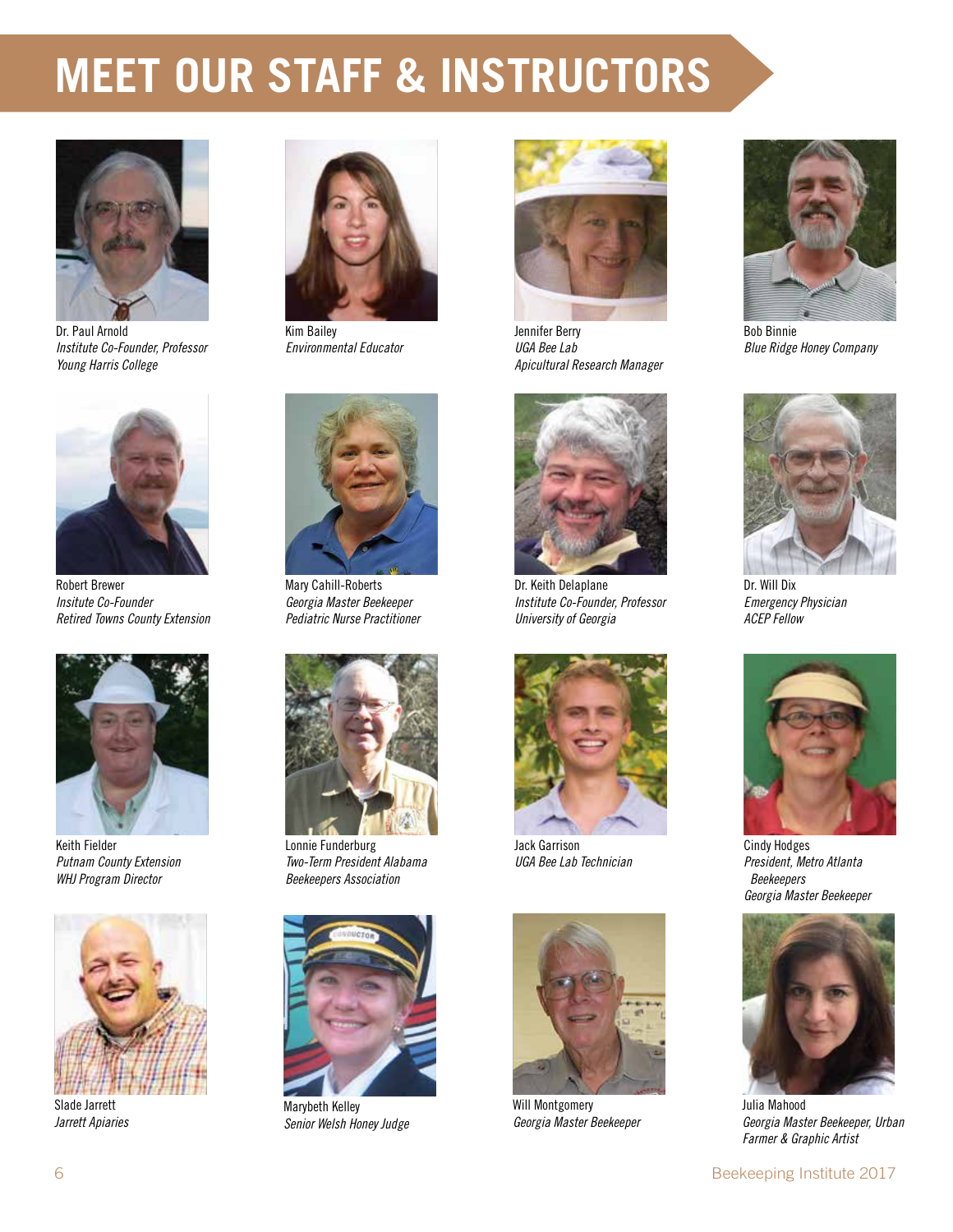![](_page_6_Picture_0.jpeg)

Bill Owens *Georgia Bee Removal Georgia Master Craftsman*

![](_page_6_Picture_2.jpeg)

Tom Watson *Georgia Journeyman Beekeeper & Active ABA Member*

![](_page_6_Picture_4.jpeg)

Jay Parsons *Master Beekeeper, Senior Welsh Honey Judge & Beekeeper*

![](_page_6_Picture_6.jpeg)

Nicholas Weaver *UGA Bee Lab Apiary Manager*

![](_page_6_Picture_8.jpeg)

Avry Pribadi *UGA Bee Lab Staff & MS student*

![](_page_6_Picture_10.jpeg)

Lance Wilson *Georgia Master Beekeeper*

![](_page_6_Picture_12.jpeg)

Ben Rouse *UGA Bee Lab Technician*

![](_page_6_Picture_14.jpeg)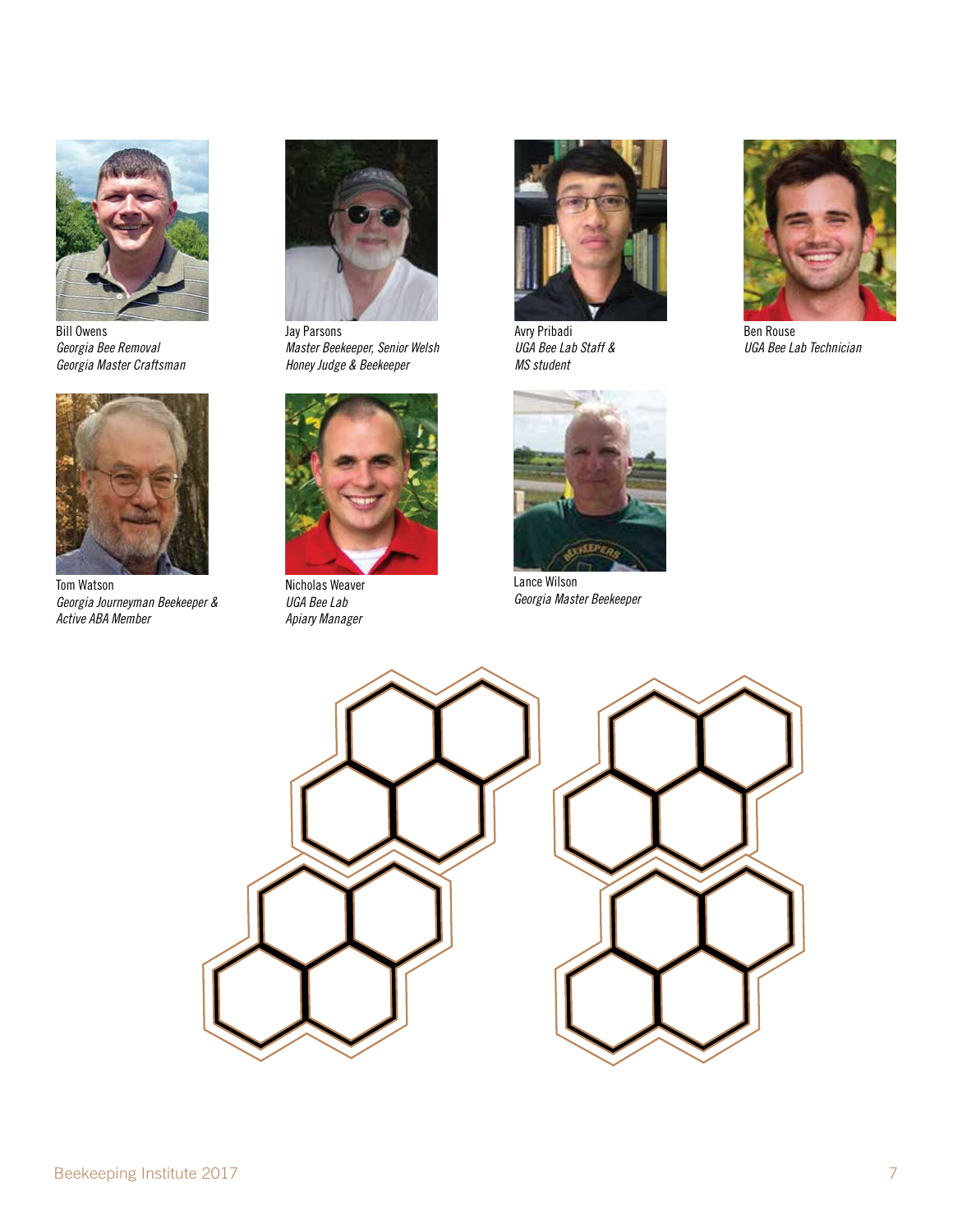# **GEORGIA MASTER BEEKEEPER PROGRAM**

## **CERTIFICATION LEVELS:**<br>• Certified • Master

- $\bullet$  Certified  $\bullet$
- Journeyman Master Craftsman
	-

**WHERE TO FIND REQUIREMENTS:** uga.edu/bees/master-beekeeper/index.html

**QUESTIONS/COMMENTS**: Dr. Keith Delaplane at ksd@uga.edu

In 2017, the Georgia Master Beekeeper Program (GMBP) is offering qualifications at the Certified, Journeyman, Master, and Master Craftsman levels.

If you are interested in beginning this program, sign up for the "Certifed exam" during the registration process and attend the conference lectures and exams on Thursday and Friday.

The certifed practical exam will also be available Wednesday if you wish to leave more time for classes on Thursday and Friday. The certifed level requires one year's prior beekeeping experience, passing a written exam, and passing a practical exam.

If you are sitting for exams at the Journeyman level or higher, you need to attend the sessions on

![](_page_7_Picture_11.jpeg)

Wednesday, which are included in your exam fee.

Applicants to any level must mark their intention on the registration form and pay the appropriate fees. Payment of fee does not guarantee a passing grade. Aspirants to all grades must meet advance requirements detailed on our website (see the link to the left). Applicants at the Certifed level must have had at least one year's beekeeping experience prior to the Institute.

All exam questions are drawn from Institute lectures, lecture notes on the website, and other sources publicly available. It is understood that applicants will bring to the exam a degree of independent and prior knowledge. The official reference text for the program is the 2007 edition of *First Lessons in Beekeeping*, Dadant & Sons.

#### **IMPORTANT NOTES**

- **• Wednesday's emphasis is on lectures and exams for Journeyman, Master, Master Craftsman and Welsh Honey Judge candidates. The certified practical exam will be optionally available for those who want to save time on Thursday and Friday. Only those who have registered for one of these exams and have paid the appropriate fees may attend the lectures, audits and exams.**
- **• Certified practical exams are offered by appointment Wednesday from 1-4 p.m., all day on Thursday and Friday morning. Candidates for the Certified Beekeeper certification must complete THREE parts to the exam: inside practical, outside practical (both by appointment), and a written exam on Friday from 1:15-2 p.m.**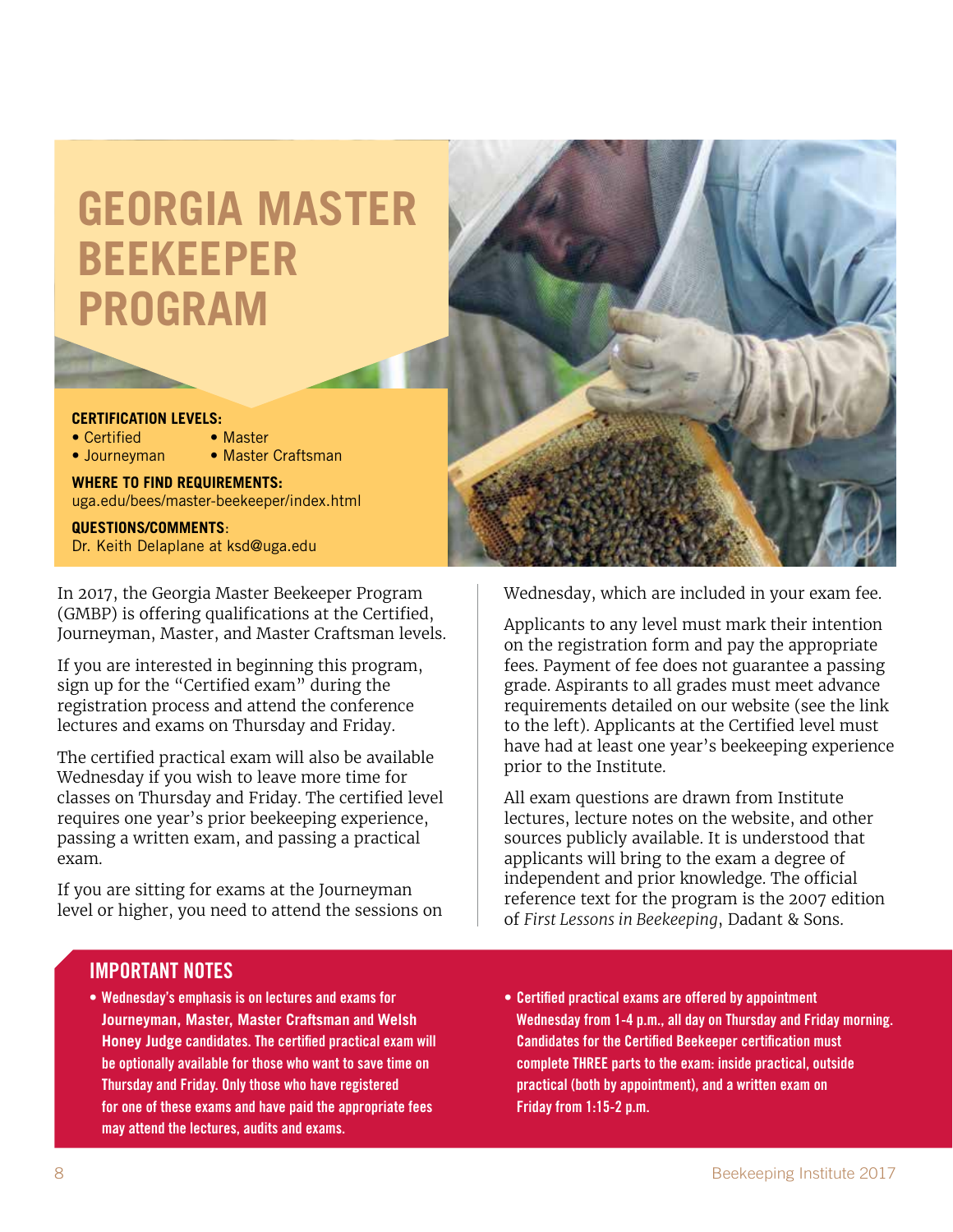**WEDNESDAY** | **MAY 10, 2017**

| $8:00-$<br>9:30a.m.    | <b>JOURNEYMAN LECTURES</b><br>8:00 a.m. Basic toxicology<br><b>Geoff Williams</b><br>8:30 a.m. Products of the hive and honey labeling<br><b>Nicholas Weaver</b><br>9:00 a.m. Bees, near-bees and bee nest associates I<br><b>Keith Delaplane</b>                      | Maxwell 116                                                                                                                     | <b>MASTER LECTURES</b><br>Maxwell 117<br>8:00 a.m. Valuating pollination<br><b>David Jenkins</b><br>8:30 a.m. Varroa resistance mechanisms<br><b>Peter Neumann</b><br>9:00 a.m. State of the art Varroa control<br>Jennifer Berry                                                   |                                                                                                                    |  |  |  |
|------------------------|------------------------------------------------------------------------------------------------------------------------------------------------------------------------------------------------------------------------------------------------------------------------|---------------------------------------------------------------------------------------------------------------------------------|-------------------------------------------------------------------------------------------------------------------------------------------------------------------------------------------------------------------------------------------------------------------------------------|--------------------------------------------------------------------------------------------------------------------|--|--|--|
| 9:30a.m.               | <b>BREAK</b>                                                                                                                                                                                                                                                           |                                                                                                                                 |                                                                                                                                                                                                                                                                                     |                                                                                                                    |  |  |  |
| 10:00a.m.<br>-noon     | <b>JOURNEYMAN LECTURES</b><br>10:00 a.m. Bees, near-bees and bee nest associates II<br><b>Keith Delaplane</b><br>10:30 a.m. Disorders I<br>Jennifer Berry<br>11:00 a.m. Disorders II<br>Jennifer Berry<br>11:30 a.m. Highlights for the exam<br><b>Keith Delaplane</b> | Maxwell 116                                                                                                                     | <b>MASTER LECTURES</b><br>Maxwell 117<br>10:00 a.m. Advanced pathology<br><b>Debbie Delaney</b><br>10:30 a.m. Advanced toxicology<br><b>Geoff Williams</b><br>11:00 a.m. Drivers of bee decline<br><b>Debbie Delaney</b><br>11:30 a.m. Conservation ecology<br><b>David Jenkins</b> |                                                                                                                    |  |  |  |
| Noon.                  | <b>LUNCH</b>                                                                                                                                                                                                                                                           |                                                                                                                                 |                                                                                                                                                                                                                                                                                     |                                                                                                                    |  |  |  |
| $1:00-$<br>$2:00$ p.m. | <b>CERTIFIED PRACTICAL</b><br><b>EXAMS</b><br>available by appointment*<br><b>Staff</b><br><b>Maxwell 113, 114</b>                                                                                                                                                     | <b>JOURNEYMAN PRACTICAL</b><br><b>EXAMINATIONS</b><br><b>Will Dix</b><br>Nicholas Weaver<br><b>Jack Garrison</b><br>Maxwell 109 | <b>WELSH HONEY JUDGE</b><br><b>TRAINING LECTURES</b><br><b>Michael Young</b><br><b>Keith Fielder</b><br><b>Robert Brewer</b><br><b>Rollins level 2</b>                                                                                                                              | <b>MASTER AND MASTER</b><br><b>CRAFTSMAN AUDITS</b><br><b>Paul Arnold</b><br><b>Keith Delaplane</b><br>Maxwell 116 |  |  |  |
| $3:00-$<br>4:00 p.m.   |                                                                                                                                                                                                                                                                        | <b>JOURNEYMAN AUDITS</b><br><b>Bill Owens</b><br>Jennifer Berry<br>Maxwell 106                                                  |                                                                                                                                                                                                                                                                                     |                                                                                                                    |  |  |  |
| $4:00 -$<br>5:00 p.m.  | *Certified candidates must<br>sit for two exams: a practical<br>and written. You must sign up<br>for the practical portion at the<br>registration desk. The written<br>exam is Friday at 1:15 p.m.                                                                     | <b>JOURNEYMAN AND MASTER</b><br><b>WRITTEN EXAMINATIONS</b><br><b>Ben Rouse</b><br>Maxwell 117                                  | WELSH HONEY JUDGE EXAMINATION AND AUDITS<br><b>Micahel Young</b><br><b>Keith Fielder</b><br><b>Robert Brewer</b><br><b>Rollins level 2</b>                                                                                                                                          |                                                                                                                    |  |  |  |
| <b>Color Key</b>       |                                                                                                                                                                                                                                                                        |                                                                                                                                 |                                                                                                                                                                                                                                                                                     |                                                                                                                    |  |  |  |
|                        | Journeyman activities                                                                                                                                                                                                                                                  | <b>Certified Practical Exams</b>                                                                                                |                                                                                                                                                                                                                                                                                     | Journeyman & Master activities                                                                                     |  |  |  |

Master activities

Welsh Honey Judge activities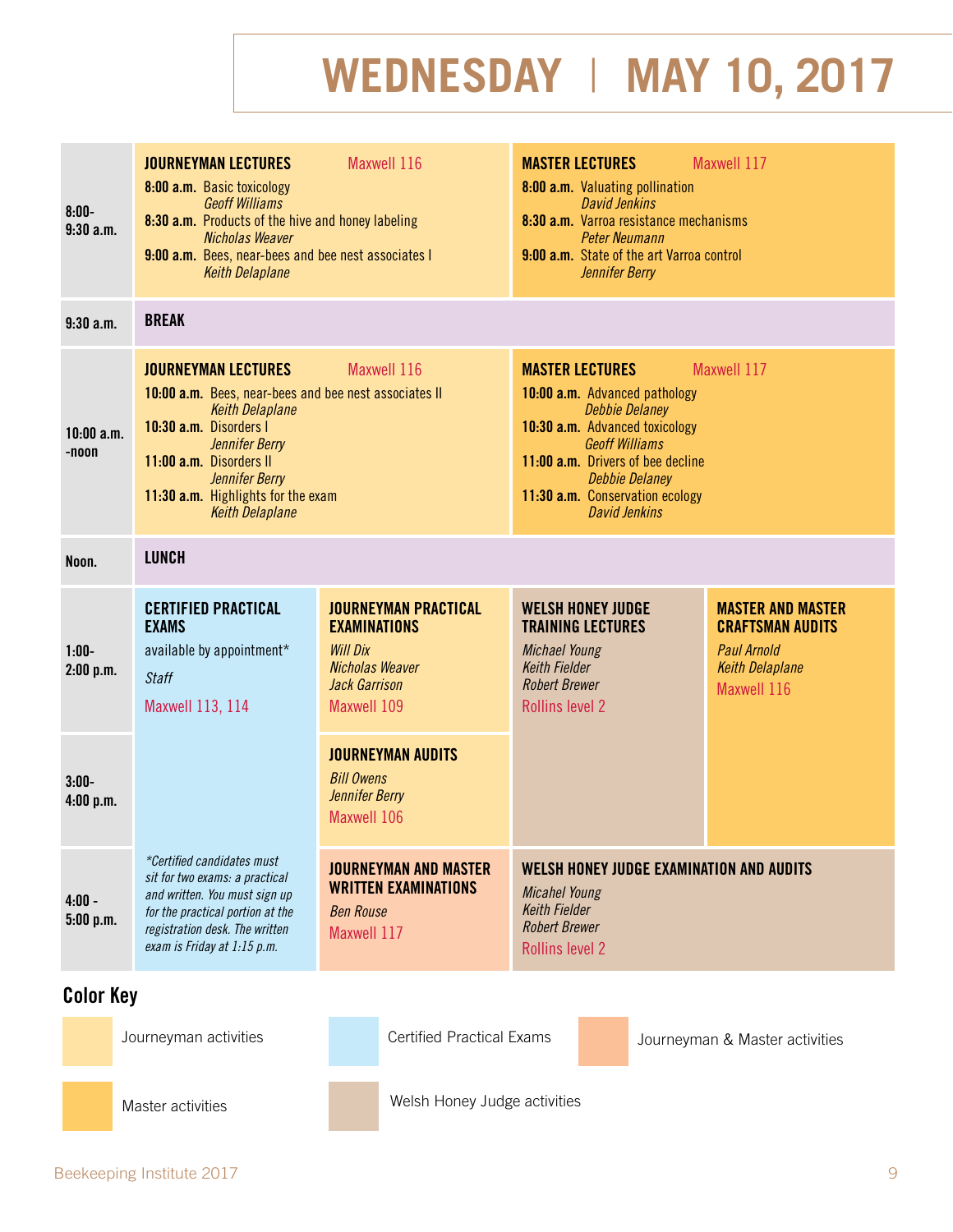# **WELSH HONEY JUDGE PROGRAM**

#### **CERTIFICATION LEVELS:**

- Level I
- Level II (Senior)

#### **WHERE TO FIND REQUIREMENTS:**

www.ent.uga.edu/bees/young-harris/certifications.html

#### **QUESTIONS/COMMENTS:** Keith Fielder at kfielder@uga.edu

![](_page_9_Picture_7.jpeg)

The Welsh Bee Keepers Association (UK) partnered with the YHC-UGA Beekeeping Institute in the early 2000s to develop a unique North American version of the honey testing standards employed in the United Kingdom. Compared to American standards, the UK standards are strikingly more "sensory" than analytical. This was the first collaboration of its kind between the USA and the United Kingdom and has since expanded into a sister program with the University of Florida. One can become a certifed Welsh Honey Judge (WHJ) in one year. It takes at least one additional year to achieve the rank of Senior WHJ, although candidates for both levels may proceed through the certification process at their own pace.

Please consult the full program description on our website (listed above). If you wish to sit for this training please indicate your intention on the registration form and include the appropriate fee. Questions may be addressed to program director Keith Fielder.

![](_page_9_Picture_10.jpeg)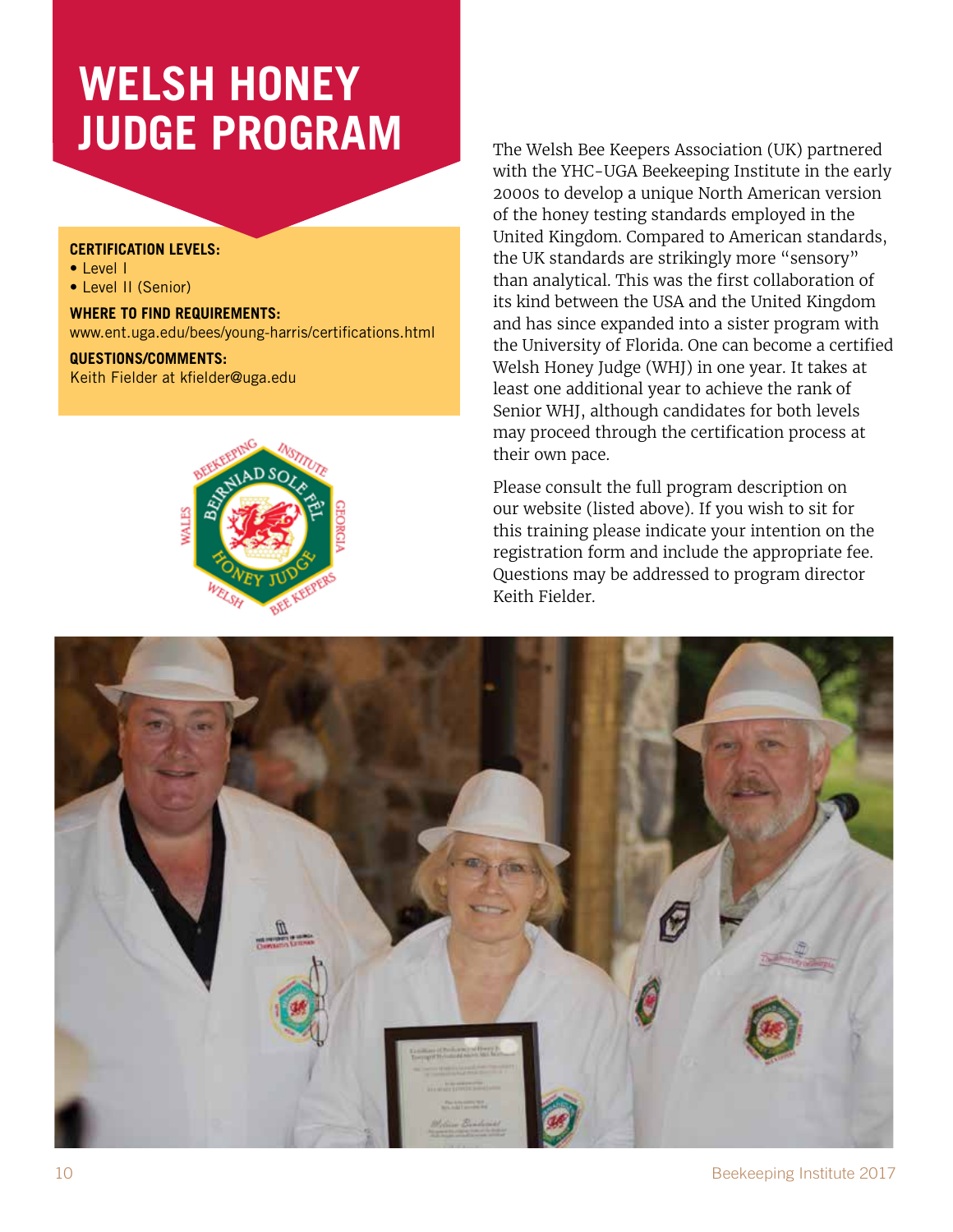# **HONEY SHOW CLASSES**

## *Honey Show rules are on pages 12 and 13.*

### **EXTRACTED HONEY**

- H1 Three jars Light Honey *(see rules 4, 5 & 6)*
- H2 Three jars Medium Honey *(see rules 4, 5 & 6)*
- H3 Three jars Dark Honey *(see rules 4, 5 & 6)*
- H4 Three jars Chunk Honey *(see rules 4, 5 & 7)*
- H5 Three Jars Creamed Honey *(see rules 4, 5 & 8)*
- H6 Black jar *(see rule 4 & 9)*

#### **COMB HONEY**

H7 Three square sections of honey *(see rule 11)*

#### **BEESWAX**

- H8 One piece, not patterned, at least  $454g$  (1lb) weight and at least 25mm (1 inch) thick *(see rule 12)*
- H9 Three matching plain Beeswax Candles, not patterned; all made by molding
- H10 Three matching Beeswax Candles. All to be made by any method other than by molding
- H11 Three matching Beeswax Candles; all made by molding
- H12 Six 28g (1oz) Blocks, matching in all respects

#### **CONFECTIONERY**

H13 Six Small Honey Biscuits or Cookies – not in paper cases *(see rule 14)*

#### **MEAD** *(see rule 13)*

- H14 Bottle of Sweet Mead
- H15 Bottle of Dry Mead
- H16 Metheglin or Melomel, etc. Dry or Sweet (one bottle)

#### **MISCELLANEOUS CLASSES**

- H17 Beekeeping Artistry made by the exhibitor, relating to bees or beekeeping i.e. embroidery, honey pot, painting etc. (not a photograph) *(see rule 17)*
- H18 Photograph of a beekeeping related subject *(see rule 15)*
- H19 Beekeeping gadget *(see rule 16)*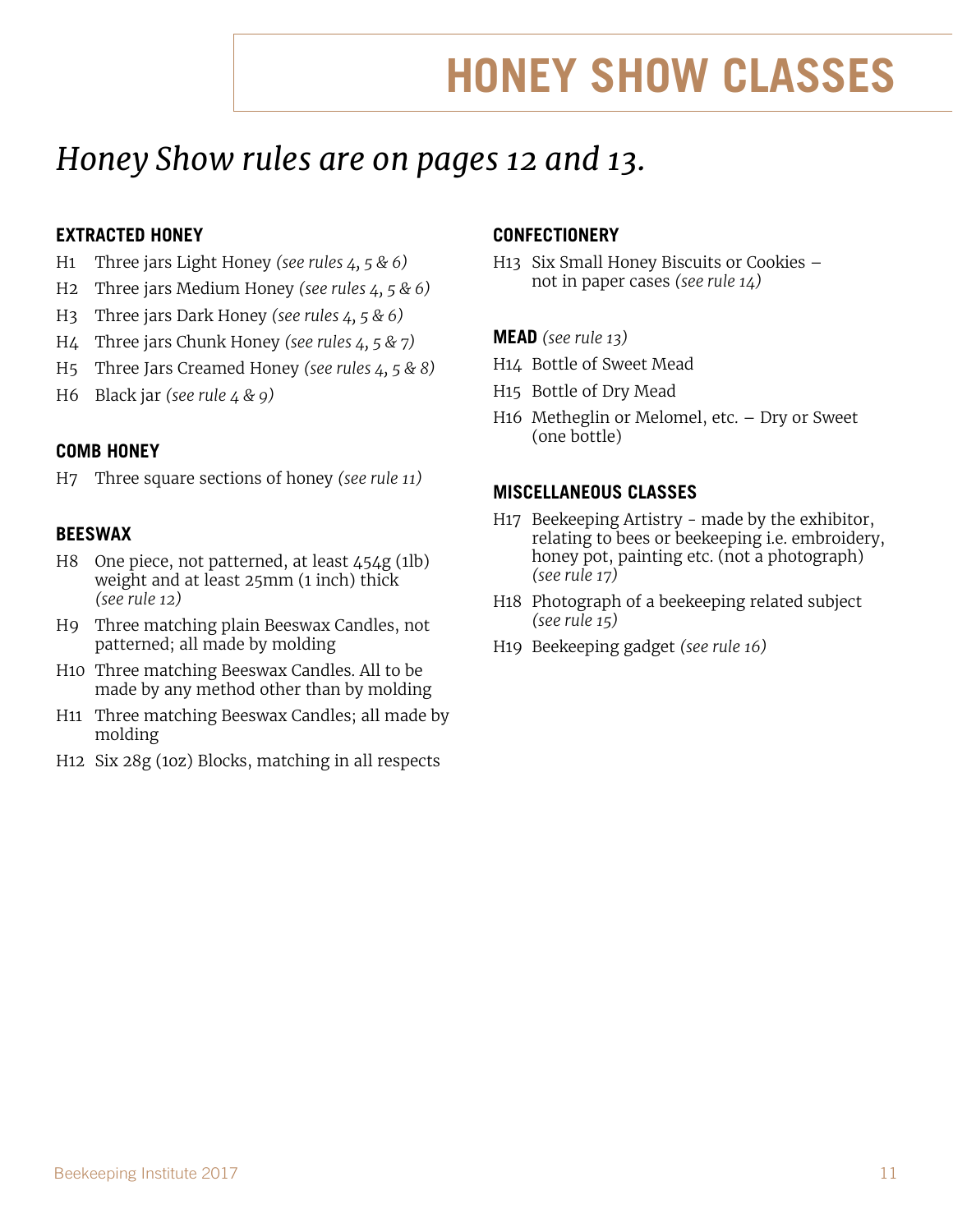# **HONEY SHOW RULES**

- 1. All exhibits are to be staged between 8:00 a.m.- 11:45 a.m. Thursday. Judging commences at **noon**.
- 2. Staging of exhibits will be carried out exclusively by show stewards. Exhibitors are not allowed in the judging area until after the results are announced. Judges may only enter the judging area once judging has officially commenced.
- 3. Each individual will certify by a signed affidavit upon making an entry into the institute honey show that said entry was produced directly by the show entrant.
- 4. Do not label products in any way before arrival. Exhibitors must label every item with the Honey Show Identification Labels supplied. These labels must not be altered, and are to be fixed to honey jars approximately 10-15 mm (0.5") above the bottom of the jar or mead bottle.
- 5. All honey and beeswax entries must have been produced by the exhibitor within the last 12 months. This restriction does not apply to entries in mead, photography, art and gadgets.
- 6. Extracted honey must be submitted in three standard one-pound queenline-type jars. Either plastic or glass is acceptable; jars with tamperproof seals will be disqualifed. All lids in entry must match.
- 7. Submit chunk honey in three standard onepound chunk honey jars with wide mouths and straight sides. Insert only one piece of comb per jar.
- 8. Submit creamed honey in three standard onepound chunk honey jars with wide mouths and straight sides.
- 9. **Black jar entries must be submitted in a wide mouth 8 oz. Mason jar. Black covers will be given out by the show secretaries upon submission.**
- 10. Beeswax entries must be pure beeswax.
- 11. Cut comb must be shown in standard clear plastic containers with transparent snap-on lids. Two ID labels should be affixed in specific locations: one to the lid (in the bottom righthand corner) and the other on the front (at the bottom right of the container).

![](_page_11_Picture_12.jpeg)

- 12. Wax cakes should have two labels affixed in specific locations: one to the underside of the cake, and one to the top of a paper plate, which will be provided by show secretary upon submission.
- 13. Mead must be submitted in clear, colorless glass, punted bottles of approximately 750 ml capacity with rounded, not sloping, shoulders and without lettering of any kind. Bottles with shallow punts are acceptable. Only t-cork stoppers with plastic flanges are to be used. No alcohol may be added to metheglin or melomel, nor may alcohol or flavoring be added to mead. Additions such as acids, nutrients and tannin may be used. *Metheglin* is honey fermented with spices; *Melomel* is honey fermented with fruit or vegetable juice. Note: the bottles must bear a plain white adhesive label as supplied by the Entries Secretary which specifies the content and whether the entry is sweet or dry.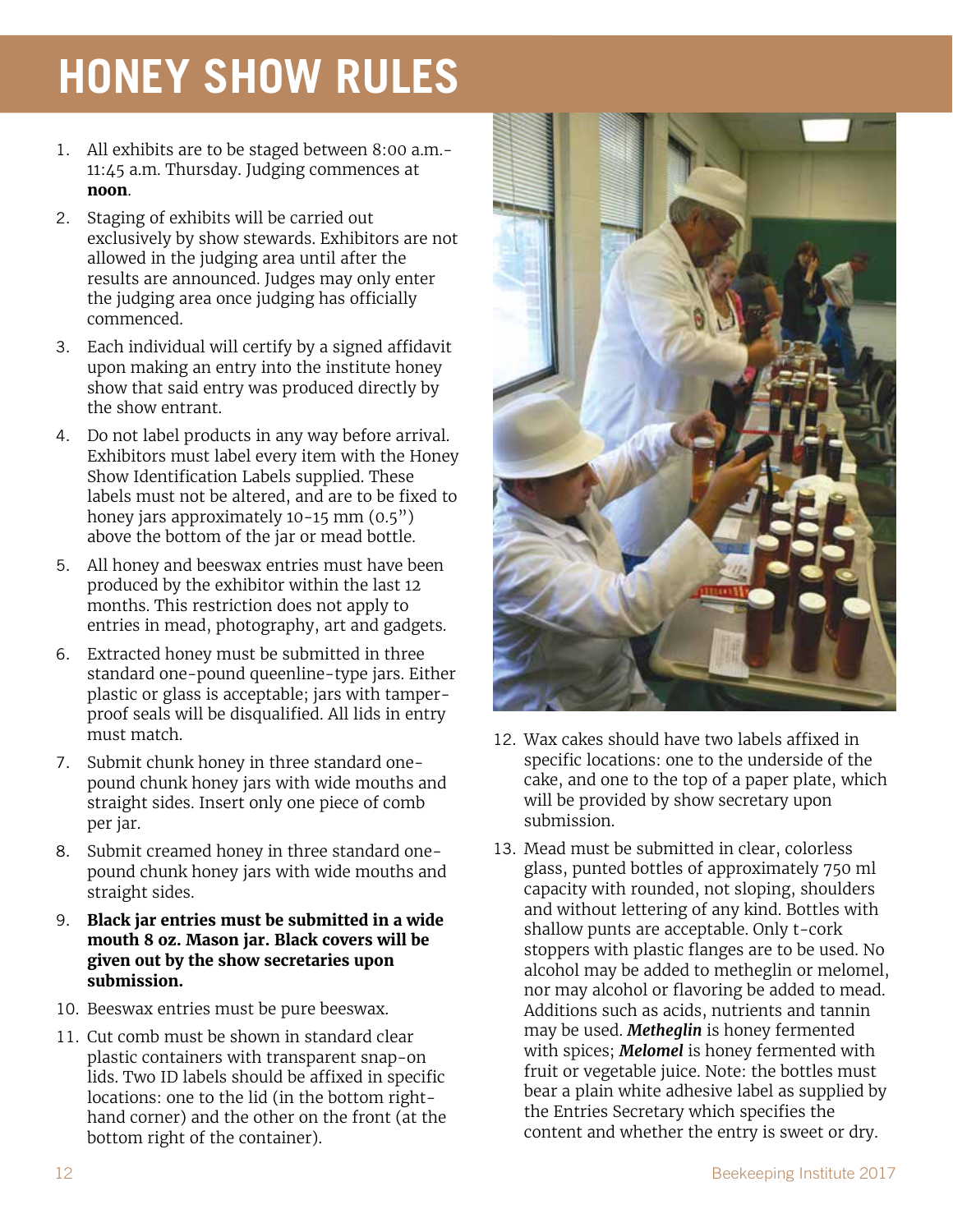The label should be placed 25 mm (1 inch) above the ID label (see  $#4$ ).

- 14. Biscuits or cookies can be made using your own recipe. The recipe should be included on a 3x5 index card. Submissions should be placed in a bag and should have two labels affixed in specific locations: one to the outside of the bag, and one to the top of a paper plate, both of which will be provided by show secretary upon submission.
- 15. Photographs can be framed with or without glass or mounted on a piece of stiff card stock (any size). Unmounted or unframed submissions will be disqualified. The identifcation label and title should be placed below the picture in the middle; submissions must include an accompanying 3x5 index card giving a brief description of the photo. **Exhibitors' names must not be shown.**
- 16. Beekeeping gadgets should be accompanied

![](_page_12_Picture_4.jpeg)

with a 3x5 index card naming the gadget. The card should also explain the use and function of the gadget. **Exhibitors' names must not be shown.** 

- 17. Beekeeping artistry should be accompanied by a 3x5 index card titling the work and giving a brief "story" behind the piece. **Exhibitors' names must not be shown.**
- 18. Awards: Exhibitors may have more than one entry in a class, but no single entry may be shown in more than one class and an exhibitor shall not be entitled to more than one placed award per class.
- 19. Judges and stewards are disqualified from the classes they judge. Show secretaries are disqualifed from competition.
- 20. The Honey Show Referee is empowered to:
	- a. Increase the number of awards in any class, should the number and high standards of merit warrant.
	- b. Withhold awards in case of insufficient entries.
	- c. Submit for analysis any exhibit.
	- d. Retain all or any part of any exhibit concerning which a protest has been made, until a decision upon such protest has been taken.
	- e. Decide any question as to the interpretation of the foregoing rules and regulations.
- 21. The decision of the Show Committee on any matter whatsoever, under or in relation to the foregoing rules and regulations or on any protest or objection in relation thereto or to any exhibit shall be final.

*All hive product entries must be a product of the exhibitors' own bees. Artwork must be produced solely by the exhibitor. All entries will be tasted, burned or handled as applicable.*

**QUESTIONS/COMMENTS:** Nicholas Weaver at 706-769-1736

Beekeeping Institute 2017 13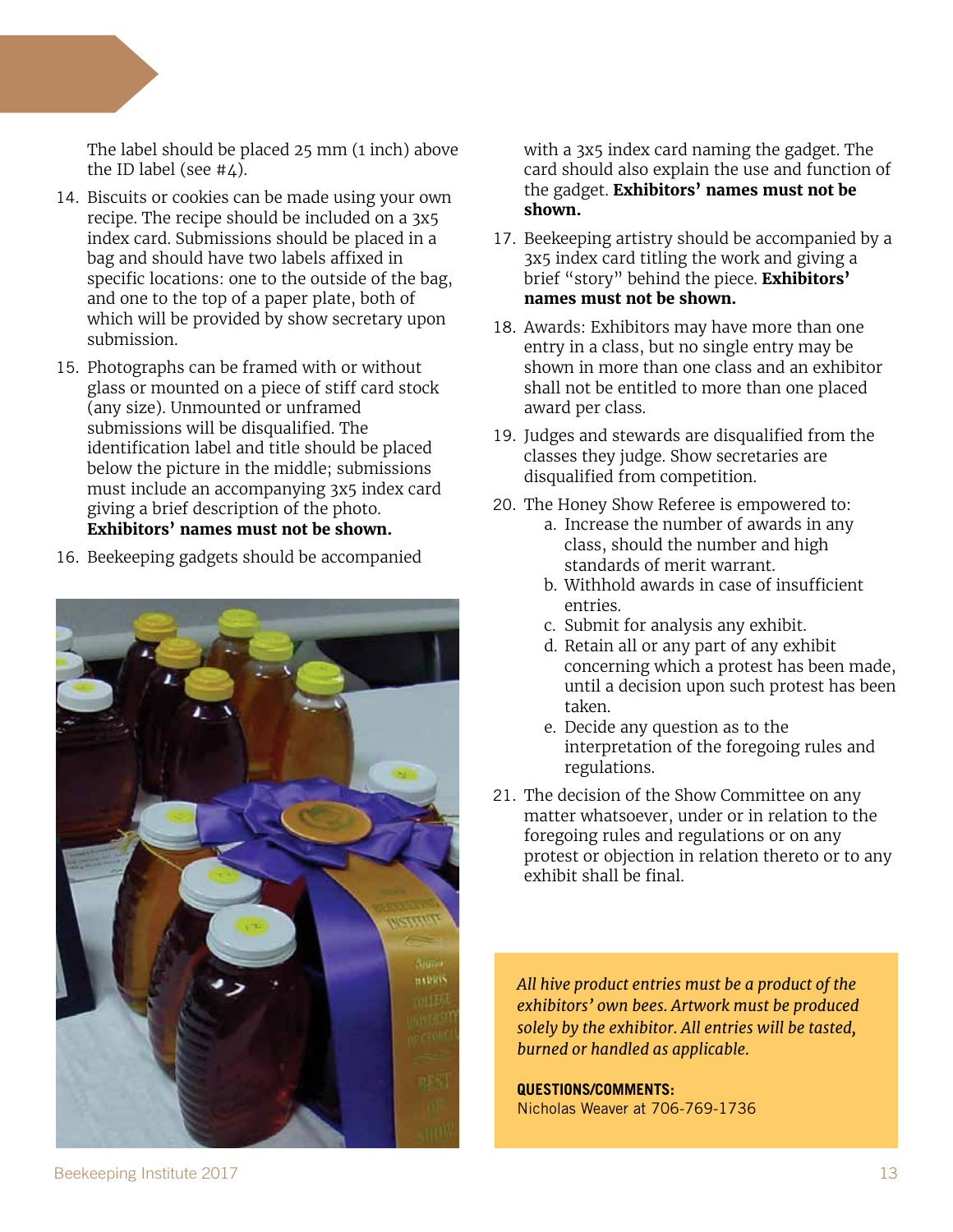# **THURSDAY** | **MAY 11, 2017**

| $8:00-$<br>8:15a.m.   |                                                                                                                                  | Keith Delaplane                                                                            | Welcome and opening details<br><b>Rollins Suber</b>                           |                                                                              |                                                          |                                                                                                                                                                                                                                                                            |                                                                                                             |                                                                                               |  |
|-----------------------|----------------------------------------------------------------------------------------------------------------------------------|--------------------------------------------------------------------------------------------|-------------------------------------------------------------------------------|------------------------------------------------------------------------------|----------------------------------------------------------|----------------------------------------------------------------------------------------------------------------------------------------------------------------------------------------------------------------------------------------------------------------------------|-------------------------------------------------------------------------------------------------------------|-----------------------------------------------------------------------------------------------|--|
| $8:15-$<br>9:00a.m.   | Maxwell 113,114                                                                                                                  | Peter Neumann                                                                              | Regulation of worker labor in the honey bee colony<br><b>Rollins Suber</b>    |                                                                              |                                                          |                                                                                                                                                                                                                                                                            |                                                                                                             |                                                                                               |  |
| $9:15-$<br>10:00a.m.  |                                                                                                                                  | Apis in North<br>America<br>Debbie<br>Delaney<br><b>Rollins Suber</b>                      | <b>Parasites</b><br><b>Jennifer</b><br><b>Berry</b><br><b>Rollins Hatcher</b> | Getting<br>started: the<br>principles<br>Lonnie<br>Funderburg<br>Maxwell 106 | <b>Pathogens</b><br>Paul<br><b>Arnold</b><br>Maxwell 117 | Winter<br>and spring<br>management<br>Tom<br>Watson<br><b>Behind Maxwell</b>                                                                                                                                                                                               | <b>Encaustic</b><br>painting<br>Michael<br>Young<br>Maxwell 109                                             | <b>Promoting</b><br>native bees in<br>the Southeast<br>David<br><b>Jenkins</b><br>Maxwell 116 |  |
| $10:15-$<br>11:00a.m. |                                                                                                                                  | <b>Honey plants of</b><br>the Southeast<br>Keith<br><b>Fielder</b><br><b>Rollins Suber</b> | <b>Parasites</b><br>Lance<br>Wilson<br><b>Rollins Hatcher</b>                 | Getting<br>started: the<br>principles<br>Will<br>Dix<br>Maxwell 106          | <b>Pathogens</b><br>Cindy<br>Hodges<br>Maxwell 117       | Winter<br>and spring<br>management<br>Bill<br>Owens<br><b>Behind Maxwell</b>                                                                                                                                                                                               | <b>Encaustic</b><br>painting<br><b>Michael</b><br>Young<br>Maxwell 109                                      | <b>Promoting</b><br>native bees in<br>the Southeast<br>David<br><b>Jenkins</b><br>Maxwell 116 |  |
| 11:15a.m.<br>-noon    | <b>Certified Practical Exams Available By Appointment</b>                                                                        | <b>Honey plants of</b><br>the Southeast<br>Keith<br><b>Fielder</b><br><b>Rollins Suber</b> | <b>Parasites</b><br><b>Jennifer</b><br><b>Berry</b><br><b>Rollins Hatcher</b> | Getting<br>started: the<br>principles<br>Lonnie<br>Funderburg<br>Maxwell 106 | <b>Pathogens</b><br>Paul<br><b>Arnold</b><br>Maxwell 117 | Winter<br>and spring<br>management<br><b>Tom</b><br>Watson<br><b>Behind Maxwell</b>                                                                                                                                                                                        | <b>Creating</b><br><b>Monarch</b><br>habitats (bees<br>love it too!)<br>Kim<br><b>Bailey</b><br>Maxwell 107 | <b>Honey bee</b><br>nutrition<br>Mary<br>Cahill-Roberts<br>Maxwell 116                        |  |
| noon-<br>1 p.m.       | <b>Lunch for General Registrants</b><br>Advance ticket sales will be available in the Rollins lobby.<br><b>Rollins Cafeteria</b> |                                                                                            |                                                                               |                                                                              |                                                          | <b>Invitational Master Luncheon</b><br>Open to sitting Master and Master Craftsman beekeepers only.<br>Pre-registration required.<br><b>Q&amp;A time with speakers</b><br>Brosi, Delaney, Delaplane, Jenkins, Neumann, Williams, Young<br>Rollins third floor student loft |                                                                                                             |                                                                                               |  |

### **IMPORTANT NOTES**

- **• Registration is open Thursday and Friday from 7 a.m. until 6 p.m. and will be closed during lunch.**
- **• Course descriptions can be found on pages 19-21.**
- **• Courses highlighted in BLUE are recommended for beginning beekeepers and/or Certified Exam registrants. Please check your appointment time for practical exams.**
- **• Honey show entries are due by 11:45 a.m. See pages 12-13 for more information.**
- **• Please do not ask Institute instructors for copies of their digital presentations. There are many copyright and intellectual property difficulties.**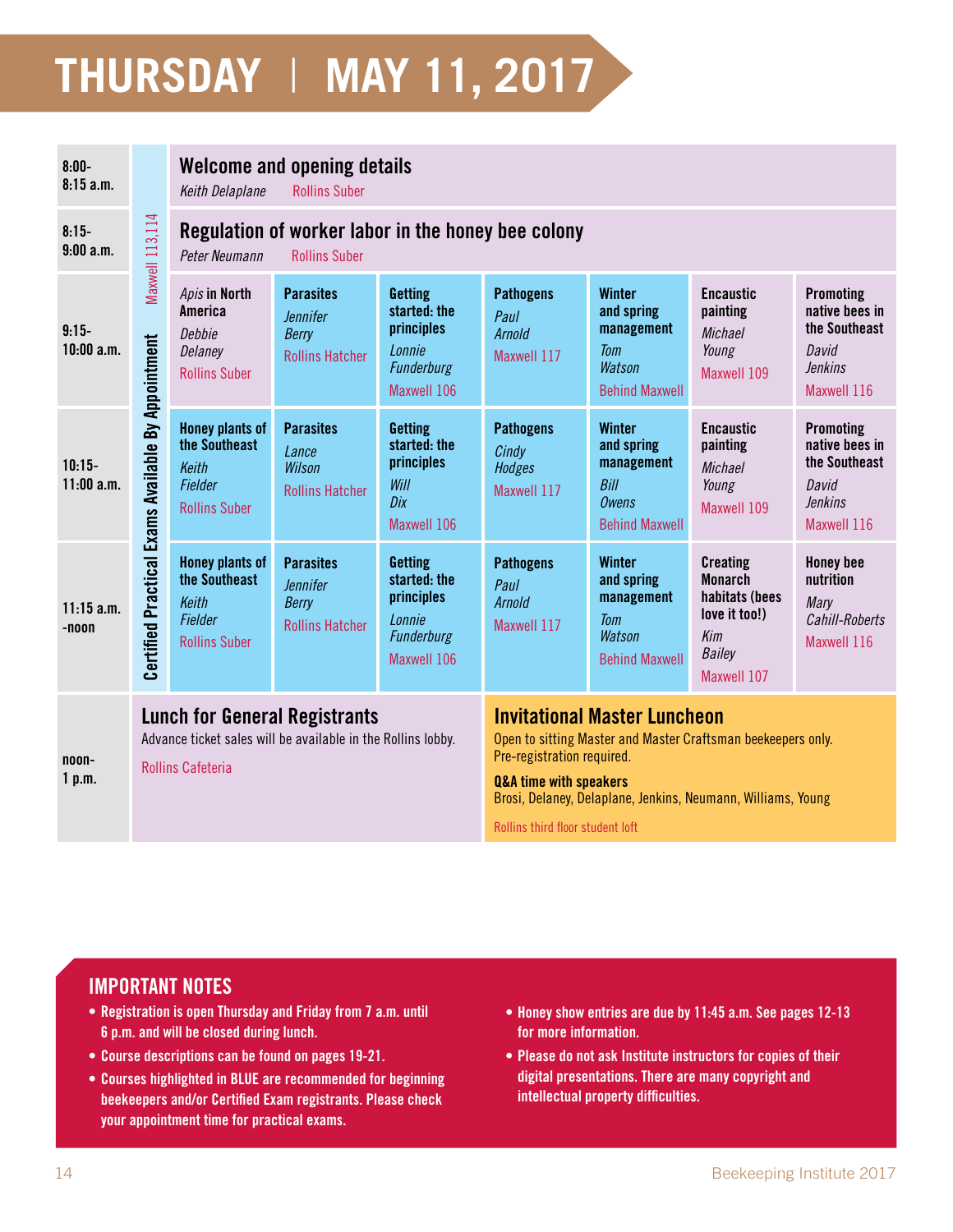# **THURSDAY** | **MAY 11, 2017**

| $1:15-$<br>$2:00$ p.m. | Maxwell 113,114                            | What<br>epidemiology<br>can teach<br>us about bee<br>health<br>Berry<br><b>Brosi</b><br><b>Rollins Suber</b>        | <b>Biology of</b><br><b>individuals</b><br><b>Debbie</b><br><b>Delaney</b><br><b>Rollins Hatcher</b> | <b>Biology of the</b><br>colony<br>Keith<br>Delaplane<br>Maxwell 117 | <b>Getting started:</b><br>the real thing<br>Will<br>Dix<br><b>Behind Maxwell</b>      | Virus and<br>Varroa<br>interactions in<br>Georgia<br>Lewis<br><b>Bartlett</b><br>Maxwell 106 | <b>Creating</b><br><b>Monarch</b><br>habitats (bees<br>love it too!)<br>Kim<br><b>Bailey</b><br>Maxwell 107 | <b>Honey bee</b><br>nutrition<br>Mary<br>Cahill-Roberts<br>Maxwell 116                 |
|------------------------|--------------------------------------------|---------------------------------------------------------------------------------------------------------------------|------------------------------------------------------------------------------------------------------|----------------------------------------------------------------------|----------------------------------------------------------------------------------------|----------------------------------------------------------------------------------------------|-------------------------------------------------------------------------------------------------------------|----------------------------------------------------------------------------------------|
| $2:15-$<br>$3:00$ p.m. | <b>By Appointment</b>                      | Apis in North<br>America<br>Debbie<br>Delaney<br><b>Rollins Suber</b>                                               | <b>Biology of</b><br><b>individuals</b><br>Geoff<br>Williams<br><b>Rollins Hatcher</b>               | <b>Biology of the</b><br>colony<br>Lance<br>Wilson<br>Maxwell 117    | <b>Getting started:</b><br>the real thing<br>Jack<br>Garrison<br><b>Behind Maxwell</b> | <b>Keeping bees</b><br>alive<br>Slade<br><b>Jarrett</b><br>Maxwell 107                       | <b>Beyond honey:</b><br>hive products<br>for fun and<br>profit<br>Julia<br>Mahood<br>Maxwell 109            | <b>Bee removal</b><br>from<br><b>structures</b><br>Bill<br><b>Owens</b><br>Maxwell 106 |
| $3:15-$<br>4 p.m.      | <b>Certified Practical Exams Available</b> | What<br>epidemiology<br>can teach<br>us about bee<br>health<br><b>Berry</b><br><b>Brosi</b><br><b>Rollins Suber</b> | <b>Biology of</b><br><b>individuals</b><br>Geoff<br>Williams<br><b>Rollins Hatcher</b>               | <b>Biology of the</b><br>colony<br>Keith<br>Delaplane<br>Maxwell 117 | <b>Getting started:</b><br>the real thing<br>Will<br>Dix<br><b>Behind Maxwell</b>      | <b>Keeping bees</b><br>alive<br>Slade<br><b>Jarrett</b><br>Maxwell 107                       | <b>Beyond honey:</b><br>hive products<br>for fun and<br>profit<br>Julia<br>Mahood<br>Maxwell 109            | <b>Bee removal</b><br>from<br>structures<br>Bill<br><b>Owens</b><br>Maxwell 106        |
| $4:15$ p.m.            |                                            | <b>Honey Show Awards</b><br>with ice cream social to immediately follow<br><b>Rollins Suber</b>                     |                                                                                                      |                                                                      |                                                                                        |                                                                                              |                                                                                                             |                                                                                        |

#### **Honey Show Awards**

**Rollins Suber** 

## **GROUP ICE CREAM SOCIAL**

#### **LOCATION**

Rollins Suber Immediately following the Honey Show Awards

### **Color Key**

Open sessions **Certified Practical Exams** Recommended for beginning Recommended for beginning beekeepers and/or Certified Exam registrants.

![](_page_14_Picture_12.jpeg)

Master activities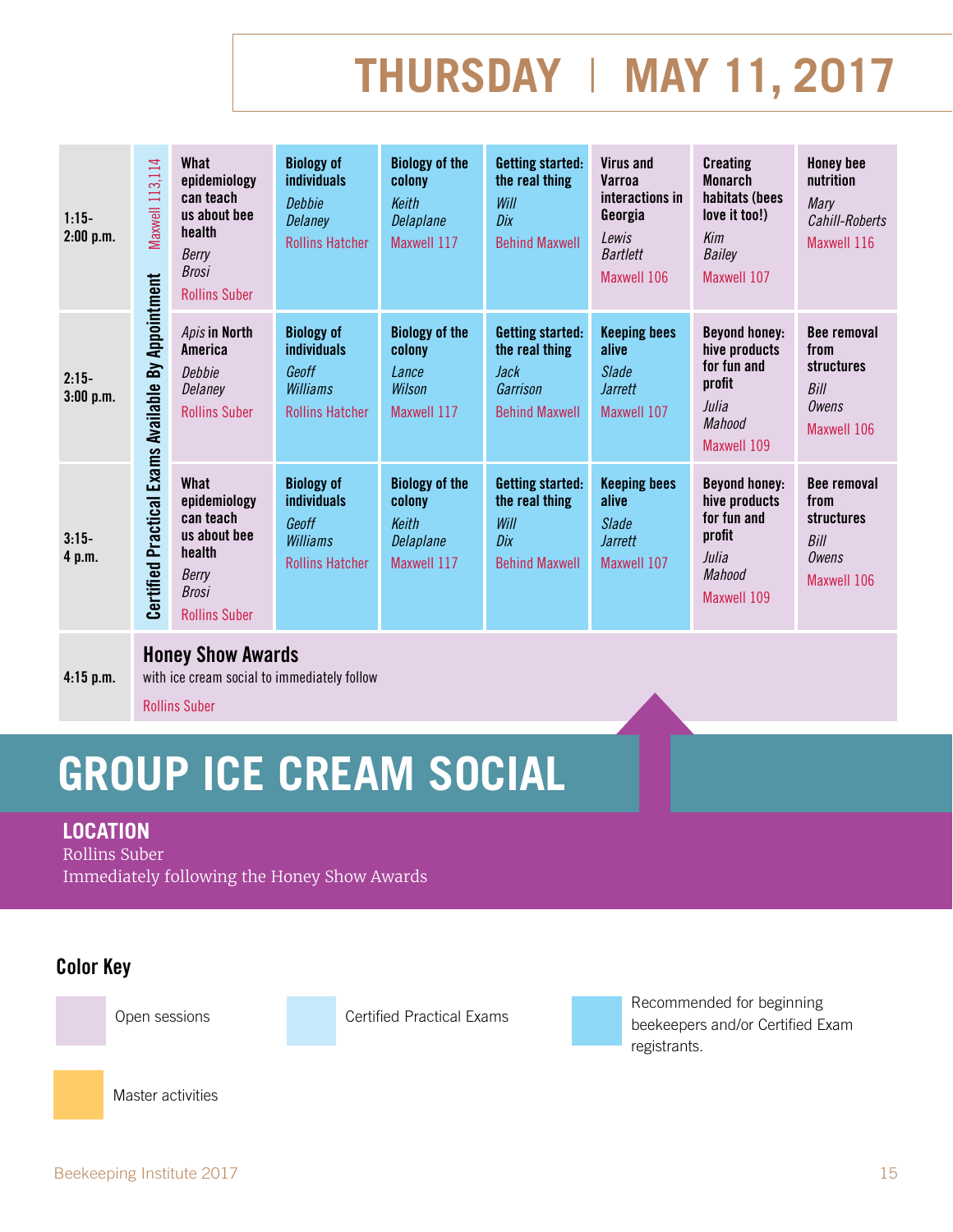# **FRIDAY** | **MAY 12, 2017**

| $8:00-$<br>8:15a.m.     |                                                                                                                                | Welcome and opening details<br><b>Rollins Suber</b><br>Keith Delaplane                                                 |                                                                                                            |                                                                          |                                                                                                         |                                                                         |                                                                                           |                                                                        |                                                                                                                 |
|-------------------------|--------------------------------------------------------------------------------------------------------------------------------|------------------------------------------------------------------------------------------------------------------------|------------------------------------------------------------------------------------------------------------|--------------------------------------------------------------------------|---------------------------------------------------------------------------------------------------------|-------------------------------------------------------------------------|-------------------------------------------------------------------------------------------|------------------------------------------------------------------------|-----------------------------------------------------------------------------------------------------------------|
| $8:15-$<br>9:00a.m.     | Maxwell 113,114                                                                                                                | <b>Geoff Williams</b>                                                                                                  | <b>Neonics, queens and drones</b><br><b>Rollins Suber</b>                                                  |                                                                          |                                                                                                         |                                                                         |                                                                                           |                                                                        |                                                                                                                 |
| $9:15-$<br>10:00a.m.    |                                                                                                                                | <b>Reproductive</b><br>conflicts<br>and what it<br>means for<br>beekeepers<br>Peter<br>Neumann<br><b>Rollins Suber</b> | All about<br>oxalic<br>Jennifer<br><b>Berry</b><br><b>Rollins</b><br><b>Hatcher</b>                        | <b>Building hive</b><br>equipment<br>Lonnie<br>Funderburg<br>Maxwell 108 | <b>Summer</b><br>and fall<br>management<br><b>Nicholas</b><br>Weaver<br><b>Behind</b><br><b>Maxwell</b> | <b>Basic honey</b><br>processing<br>Bill<br><b>Owens</b><br>Maxwell 117 | <b>Ten</b><br>mistakes<br>new<br>beekeepers<br>make<br>Keith<br>Fielder<br>Maxwell 116    | <b>Pollen</b><br>analysis of<br>honey<br>Paul<br>Arnold<br>Maxwell 109 | <b>Varroa</b><br>management<br>through IPM<br>Lance<br>Wilson<br>Maxwell 106                                    |
| $10:15-$<br>11:00a.m.   | <b>Certified Practical Exams Available By Appointment</b>                                                                      | The plight<br>of bumble<br>bees in North<br><b>America</b><br><b>Berry</b><br><b>Brosi</b><br><b>Rollins Suber</b>     | <b>Preparing</b><br>honey for<br>the silver<br>cup<br>Michael<br>Young<br><b>Rollins</b><br><b>Hatcher</b> | <b>Building hive</b><br>equipment<br>Lonnie<br>Funderburg<br>Maxwell 108 | <b>Summer</b><br>and fall<br>management<br>Will<br>Dix<br><b>Behind</b><br><b>Maxwell</b>               | <b>Basic honey</b><br>processing<br>Bill<br><b>Owens</b><br>Maxwell 117 | <b>Ten</b><br>mistakes<br>new<br>beekeepers<br>make<br>Keith<br>Fielder<br>Maxwell 116    | <b>Pollen</b><br>analysis of<br>honey<br>Paul<br>Arnold<br>Maxwell 109 | <b>Oxalic acid</b><br>demo<br><b>Jennifer</b><br>Berry<br>Will<br>Montgomery<br><b>Behind</b><br><b>Maxwell</b> |
| $11:15$ a.m.<br>-noon   |                                                                                                                                | Colony<br>collapse<br>disorder in<br>the tropics<br>David<br><b>Jenkins</b><br><b>Rollins Suber</b>                    | All about<br>oxalic<br>Jennifer<br><b>Berry</b><br><b>Rollins</b><br><b>Hatcher</b>                        | <b>Building hive</b><br>equipment<br>Lonnie<br>Funderburg<br>Maxwell 108 | <b>Summer</b><br>and fall<br>management<br><b>Nicholas</b><br>Weaver<br><b>Behind</b><br><b>Maxwell</b> | <b>Basic honey</b><br>processing<br>Bill<br><b>Owens</b><br>Maxwell 117 | <b>Pieces and</b><br>parts of a<br>bee hive<br><b>Bob</b><br><b>Binnie</b><br>Maxwell 116 | Top-bar<br>hives<br>Julia<br>Mahood<br>Maxwell 107                     | Varroa<br>management<br>through IPM<br>Lance<br>Wilson<br>Maxwell 106                                           |
| noon-<br>$12:15$ p.m.   | <b>Group photo</b> in front of Rollins<br>Image of the group photo can be downloaded from our website at www.ent.uga.edu/bees. |                                                                                                                        |                                                                                                            |                                                                          |                                                                                                         |                                                                         |                                                                                           |                                                                        |                                                                                                                 |
| $12:15-$<br>$1:15$ p.m. | Lunch<br><b>Rollins Cafeteria</b>                                                                                              |                                                                                                                        |                                                                                                            |                                                                          |                                                                                                         |                                                                         |                                                                                           |                                                                        |                                                                                                                 |

### **Color Key**

Open sessions Certified Practical Exams Recommended for beginning beekeepers and/or Certified Exam registrants.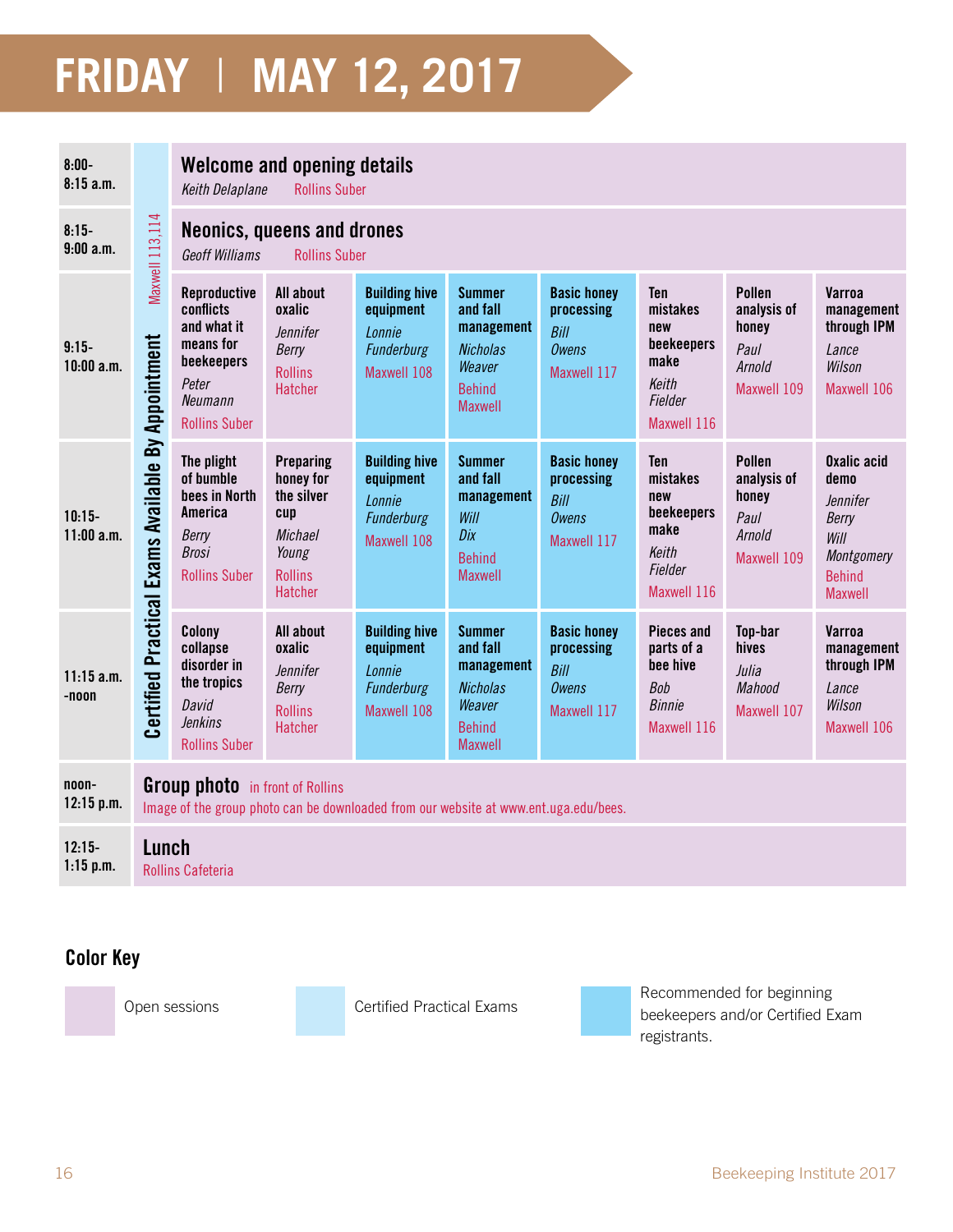# **FRIDAY** | **MAY 12, 2017**

| $1:15-$<br>2:00<br>p.m.  | <b>Reproductive</b><br>conflicts<br>and what it<br>means for<br>beekeepers<br>Peter<br><b>Neumann</b><br><b>Rollins Suber</b> | How to<br>propagate<br>pollinator<br>friendly<br>wildflowers<br>from seed<br>Kim<br><b>Bailey</b><br><b>Rollins</b><br><b>Hatcher</b> | <b>Cell-punch</b><br>method<br>for queen<br>rearing<br>Will<br>Montgomery<br>Maxwell 109 | <b>Propolis:</b><br>applying it<br>for honey<br>bee health<br>Cindy<br>Hodges<br>Maxwell 117 | <b>Certified</b><br>written exam<br>Ben<br>Rouse<br><b>Rollins</b><br><b>Third Floor</b><br><b>Student Left</b> | <b>Beekeeping</b><br>gadgets<br>anybody<br>can make<br>and use<br>Tom<br>Watson<br>Maxwell 116 | <b>Mead</b><br>making<br>Jay<br>Parsons<br>Maxwell 108                                                  | Varroa<br>management<br>through IPM<br>Lance<br>Wilson<br>Maxwell 106                           | <b>Things you</b><br>need to<br>know before<br>processing<br>honey<br><b>Bob</b><br><b>Binnie</b><br>Maxwell 107 |
|--------------------------|-------------------------------------------------------------------------------------------------------------------------------|---------------------------------------------------------------------------------------------------------------------------------------|------------------------------------------------------------------------------------------|----------------------------------------------------------------------------------------------|-----------------------------------------------------------------------------------------------------------------|------------------------------------------------------------------------------------------------|---------------------------------------------------------------------------------------------------------|-------------------------------------------------------------------------------------------------|------------------------------------------------------------------------------------------------------------------|
| $2:15-$<br>3:00<br>p.m.  | The plight<br>of bumble<br>bees in North<br>America<br><b>Berry</b><br><b>Brosi</b><br><b>Rollins Suber</b>                   | <b>Emergent</b><br>properties<br>in the honey<br>bee colony<br>Keith<br>Delaplane<br><b>Rollins</b><br><b>Hatcher</b>                 | <b>Cell-punch</b><br>method<br>for queen<br>rearing<br>Will<br>Montgomery<br>Maxwell 109 | <b>Propolis:</b><br>applying it<br>for honey<br>bee health<br>Cindy<br>Hodges<br>Maxwell 117 | Packaging<br>and<br>marketing<br>your hive<br>products<br>Julia<br>Mahood<br>Maxwell 106                        | <b>Beekeeping</b><br>gadgets<br>anybody<br>can make<br>and use<br>Tom<br>Watson<br>Maxwell 116 | Mead<br>making<br>Jay<br>Parsons<br>Maxwell 108                                                         | <b>Cooking with</b><br><b>Michael</b><br><b>Michael</b><br>Young<br><b>Rollins</b><br>Cafeteria | <b>Things you</b><br>need to<br>know before<br>processing<br>honey<br><b>Bob</b><br><b>Binnie</b><br>Maxwell 107 |
| $3:15 -$<br>4:00<br>p.m. | Colony<br>collapse<br>disorder in<br>the tropics<br>David<br><b>Jenkins</b><br><b>Rollins Suber</b>                           | <b>Creating</b><br>nesting sites<br>for native<br>bees<br>Kim<br><b>Bailey</b><br><b>Rollins</b><br><b>Hatcher</b>                    | <b>Cell-punch</b><br>method<br>for queen<br>rearing<br>Will<br>Montgomery<br>Maxwell 109 | <b>Apiary safety</b><br>practices<br>Will<br>Dix<br>Maxwell 107                              | Packaging<br>and<br>marketing<br>vour hive<br>products<br>Julia<br>Mahood<br>Maxwell 106                        | <b>Small scale</b><br>commercial<br>beekeeping<br>Slade<br><b>larrett</b><br>Maxwell 117       | <b>Certified</b><br><b>Naturally</b><br>Grown (CNG)<br><b>Mary</b><br>Cahill-<br>Roberts<br>Maxwell 108 | <b>Cooking with</b><br><b>Michael</b><br><b>Michael</b><br>Young<br><b>Rollins</b><br>Cafeteria | How to be a<br>honey show<br>secretary<br><b>Marybeth</b><br>Kelley<br>Maxwell 116                               |

#### **6:00 Group Dinner – Low Country Boil**

**p.m.** At the Retreat at Hiawassee River (see directions below). Tonight we recognize the new Journeyman, Master, Master Craftsman, and Welsh honey judges.

# **GROUP DINNER INFORMATION**

![](_page_16_Picture_5.jpeg)

#### **LOCATION**

Hiawassee River Retreat 15 Cabin Drive Hiawassee, GA 30546 (706) 896-7400 www.hiawasseecabins.com

#### **DRIVING DIRECTIONS FROM YOUNG HARRIS CAMPUS:**

- Turn RIGHT onto GA-2 E/US-76 E/Main Street.
- Drive straight for 10.8 miles
- Turn RIGHT onto GA-75 S
- Drive straight for 1.3 miles
- Turn RIGHT onto Cabin Drive
- Immediately turn left and follow signs. Park in the grass behind the pavilion.

*If you are in need of additional directions or assistance, please stop by the registration desk before 5:30 p.m.*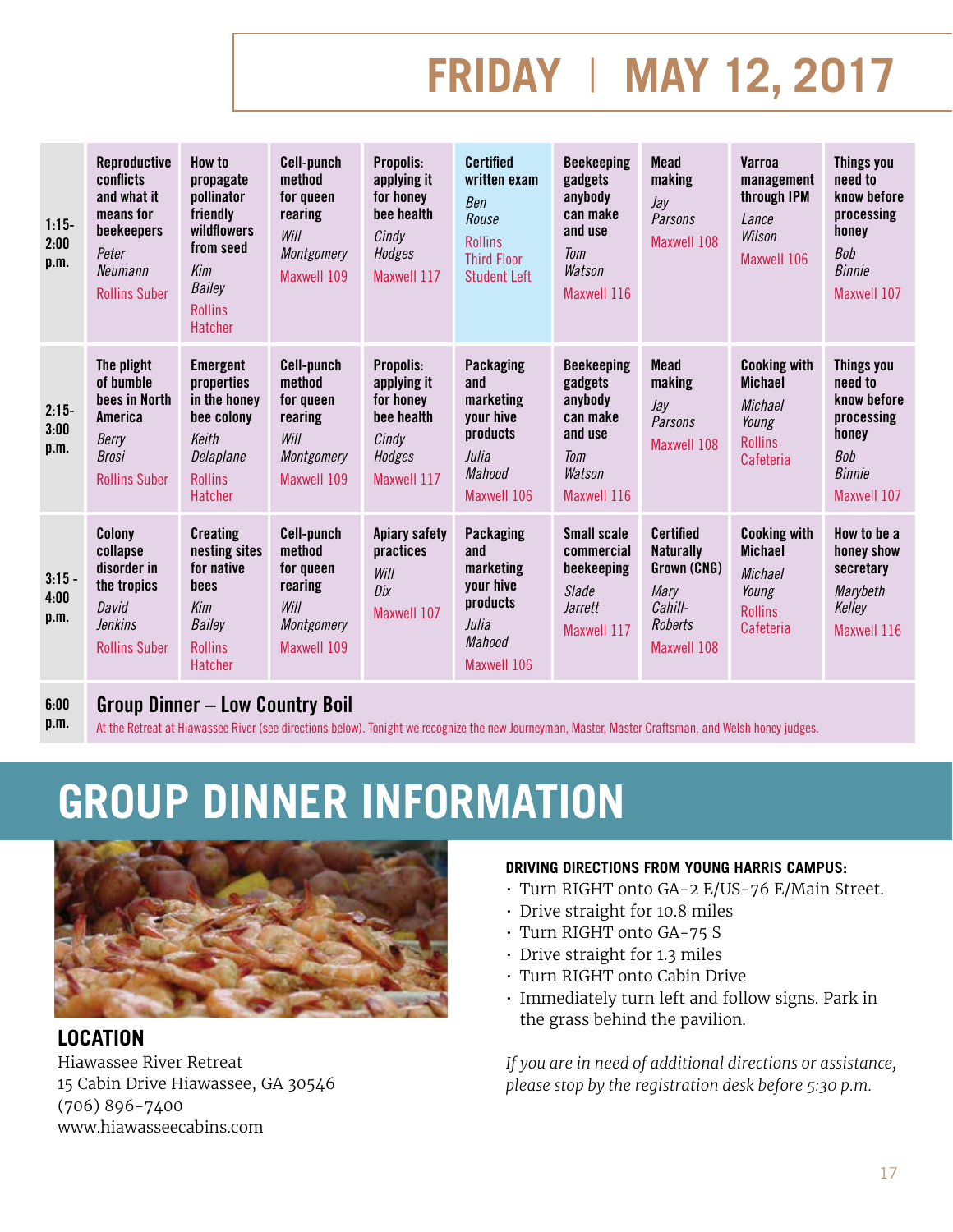# **SATURDAY** | **MAY 13, 2017**

| 7:00a.m.<br>-noon       | <b>Registration open</b><br><b>Rollins Lobby</b>                                                       |
|-------------------------|--------------------------------------------------------------------------------------------------------|
| $8:00-$<br>8:15a.m.     | <b>Welcome and Opening Details</b><br><b>Rollins Suber</b><br>Keith Delaplane                          |
| $8:15-$<br>9:00a.m.     | Take time to smell the roses<br>Debbie Delaney<br><b>Rollins Suber</b>                                 |
| $9:00-$<br>9:45a.m.     | Sustainable beekeeping, European style<br>Peter Neumann<br><b>Rollins Suber</b>                        |
| $9:45-$<br>10:00a.m.    | Humans, forests and pollinators<br>David Jenkins<br><b>Rollins Suber</b>                               |
| $10:00 -$<br>10:45 a.m. | Risk of zika abatement sprays on beekeeping in the Southeast<br><b>Rollins Suber</b><br>Lewis Bartlett |
| 11:15                   | Adjourn, safe travels, and see you in 2018 for our 27th year!                                          |

## *Thanks for joining us as we celebrate 26 years!*

![](_page_17_Picture_3.jpeg)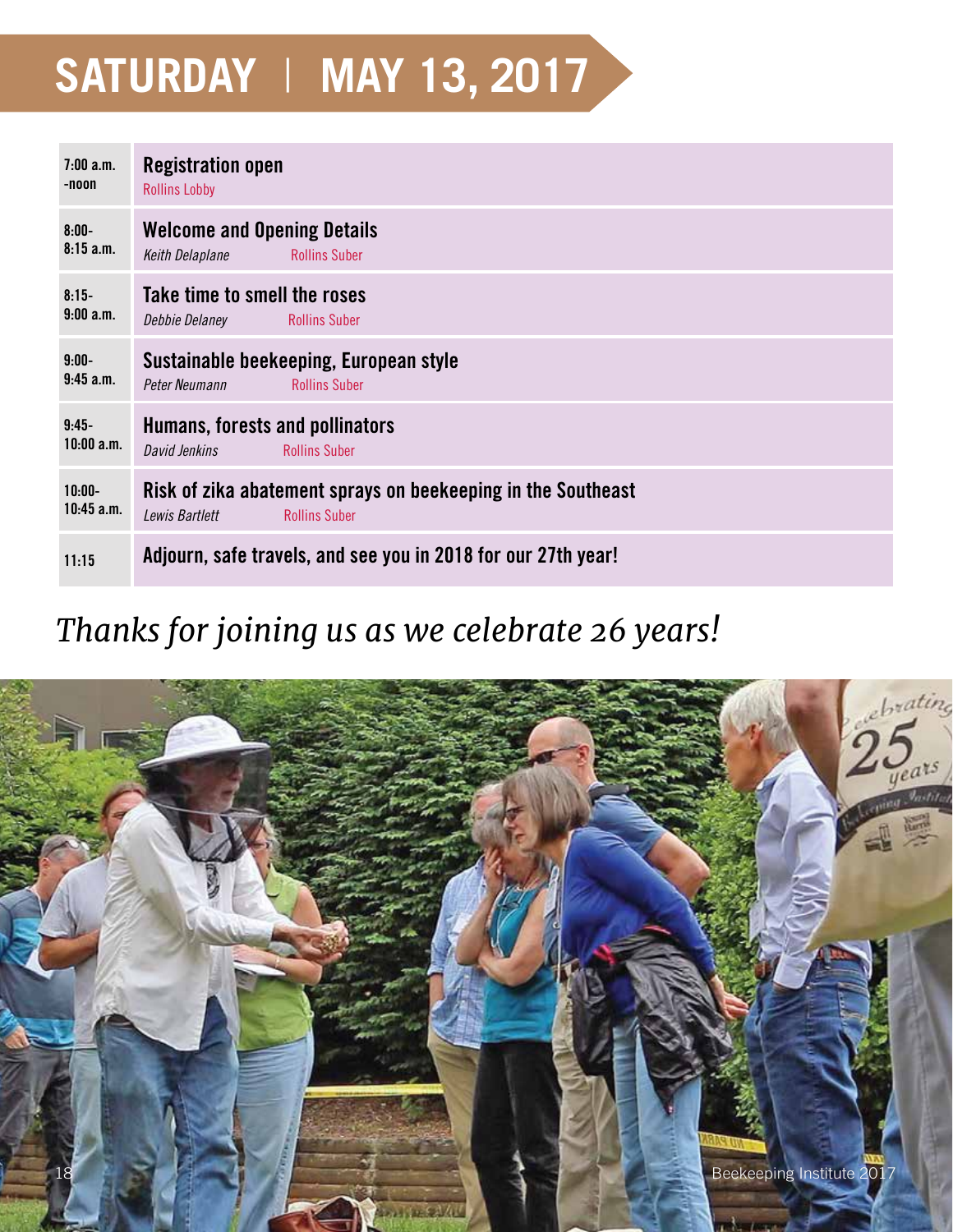# **COURSE DESCRIPTIONS**

.

#### **COURSES ARE LISTED IN ALPHABETICAL ORDER.**

#### **ALL ABOUT OXALIC**

Oxalic acid has been used for years in Europe as a Varroa control. Come learn about its efficacy and risks.

#### **APIARY SAFETY PRACTICES**

It's 100 degrees, you're miles from home, alone, and the bees are mad. What could possibly go wrong?

#### *APIS* **IN NORTH AMERICA**

A description of the importation history and current distribution of the genus *Apis* in North America.

#### **BASIC HONEY PROCESSING**

A live demonstration on processing honey from comb to bottle.

#### **BEE REMOVAL FROM STRUCTURES**

Removing bees from hollow walls requires a special skill set, but the rewards can be good. See if bee removal is for you.

#### **BEEKEEPING GADGETS ANYBODY CAN MAKE AND USE**

Beekeepers are an innovative lot. Check out these labor-saving gizmos you can make and quickly put to use.

#### **BEYOND HONEY: HIVE PRODUCTS FOR FUN AND PROFIT**

"Beeswax, royal jelly, propolis - the list is long, and these hive products can be sources of revenue.

#### **BIOLOGY OF INDIVIDUALS**

The life history of the three types of bee that occur in the nest

#### **BIOLOGY OF THE COLONY**

The life history of a honey bee colony over 12 months

#### **BUILDING HIVE EQUIPMENT**

A perennial favorite workshop on basic hive assembly

#### **CELL-PUNCH METHOD FOR QUEEN REARING**

Another perennial favorite - how to rear queens without grafting.

#### **CERTIFIED NATURALLY GROWN (CNG)**

What this registration could mean for your bottom line

#### **COLONY COLLAPSE DISORDER IN THE TROPICS**

CCD is not just for the U.S. See what it looks like in lower latitudes.

#### **COOKING WITH MICHAEL**

Back by popular demand, professional chef Michael Young tells his secrets in the Young Harris cafeteria kitchen.

#### **CREATING MONARCH HABITAT**

Things you can do to improve the plight of butterfies (and bees) on your property.

#### **CREATING NESTING SITES FOR NATIVE BEES**

Wild bees need more than gardens. Simple nest sites you can provide for pollinators in your backyard.

#### **EMERGENT PROPERTIES IN THE HONEY BEE COLONY**

A nest of thousands is a fertile field for emergent order ranging from dance language to hexagonal combs.

#### **ENCAUSTIC PAINTING**

An overview and demonstration of the ancient art form of painting with pigmented beeswax.

#### **GETTING STARTED: THE PRINCIPLES**

The necessary theoretic background to understanding beekeeping

#### **GETTING STARTED: THE REAL THING**

A live demonstration on how to get a bee colony started in your backyard.

#### **HONEY BEE NUTRITION**

Hint: it's more than sugar syrup.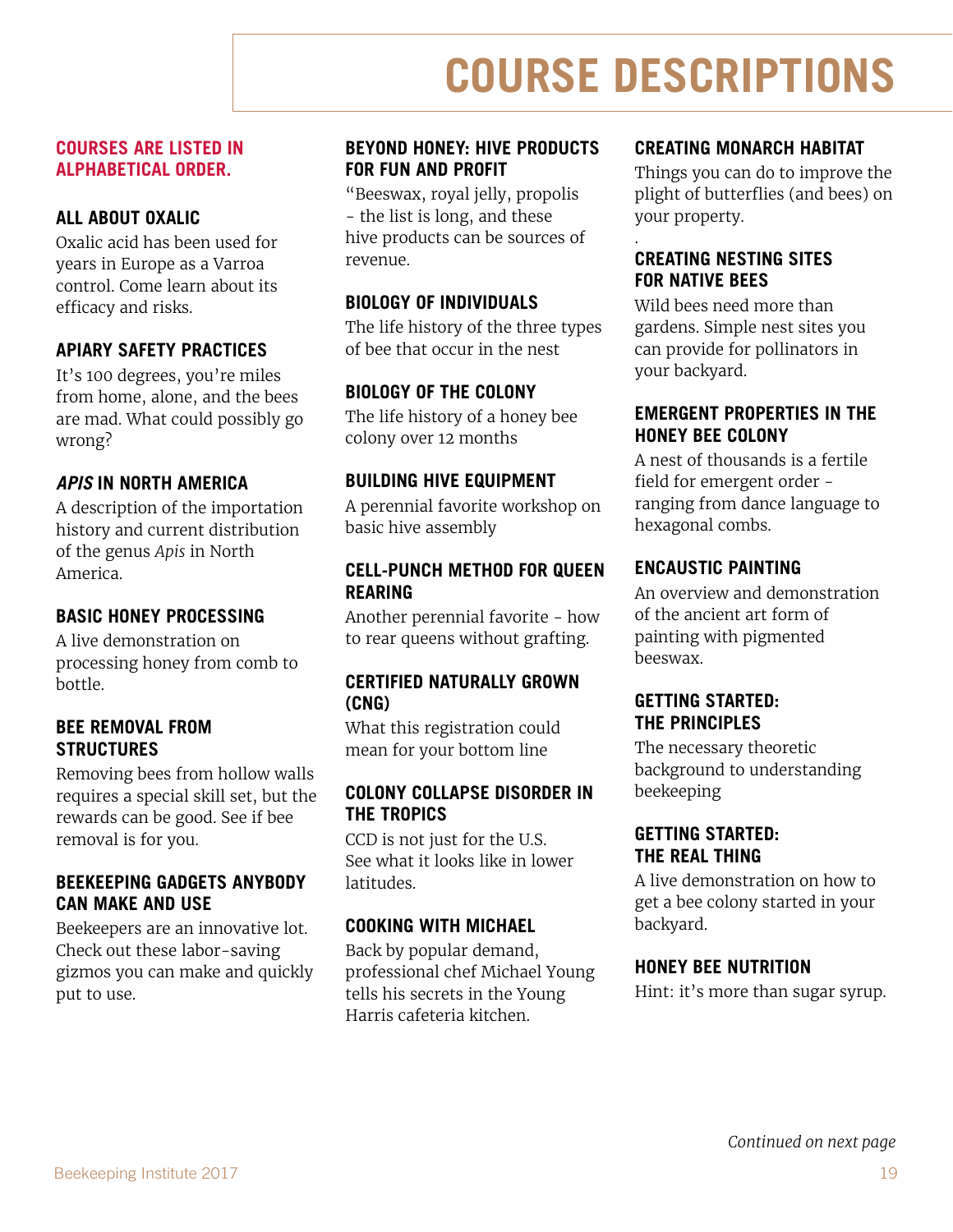# **COURSE DESCRIPTIONS**

#### **HONEY PLANTS OF THE SOUTHEAST**

An overview of the most important honey plants of our region.

#### **HOW TO BE A HONEY SHOW SECRETARY**

The secret behind a successful honey show is a competent and prepared secretary.

### **HOW TO PROPAGATE POLLINATOR FRIENDLY FLOWERS FROM SEED**

Taking pollinator gardens to the next generation.

#### **HUMANS, FORESTS AND POLLINATORS**

The unexpected linkages between humans, flora, and fauna especially the bees.

### **KEEPING BEES ALIVE**

Getting a hive started is one thing; keeping it alive and healthy is another.

### **MEAD MAKING**

This is what Beowulf drank. Come learn how to make this most ancient of alcoholic libations.

#### **NEONICS, QUEENS AND DRONES**

The systemic neonicotinoid insecticides pose a variety of risks to honey bees and other pollinators.

### **OXALIC ACID DEMONSTRATION**

A live outdoor demo on use of oxalic acid for Varroa control.

#### **PACKAGING AND MARKETING YOUR HIVE PRODUCTS**

After you extract it, now what? How to make a professional and appealing shelf-ready product.

### **PARASITES**

A primer on the most important macroscopic pests of bees, especially Varroa mite and their treatment.

![](_page_19_Picture_21.jpeg)

### **PATHOGENS**

An overview of the chief disease agents of honey bees and their treatments.

#### **PIECES AND PARTS OF A BEE HIVE**

Advice from a commercial honey producer on what you need, and what you don't, equipment-wise.

#### **POLLEN ANALYSIS OF HONEY**

This class - plus an ordinary stage microscope - will show you how to do it.

#### **PREPARING HONEY FOR THE SILVER CUP**

Words from a master British honey judge how to compete at the very highest levels.

#### **PROMOTING NATIVE BEES IN THE SOUTHEAST**

Steps any property owner can take to improve wild bee habitat.

#### **PROPOLIS: APPLYING IT TO BEE HEALTH**

Long derided by beekeepers, propolis is enjoying a comeback for its health benefits to bees.

#### **REGULATION OF WORKER LABOR IN THE HONEY BEE COLONY**

Workers progress through a series of tasks as they age; how can beekeepers partner with this process?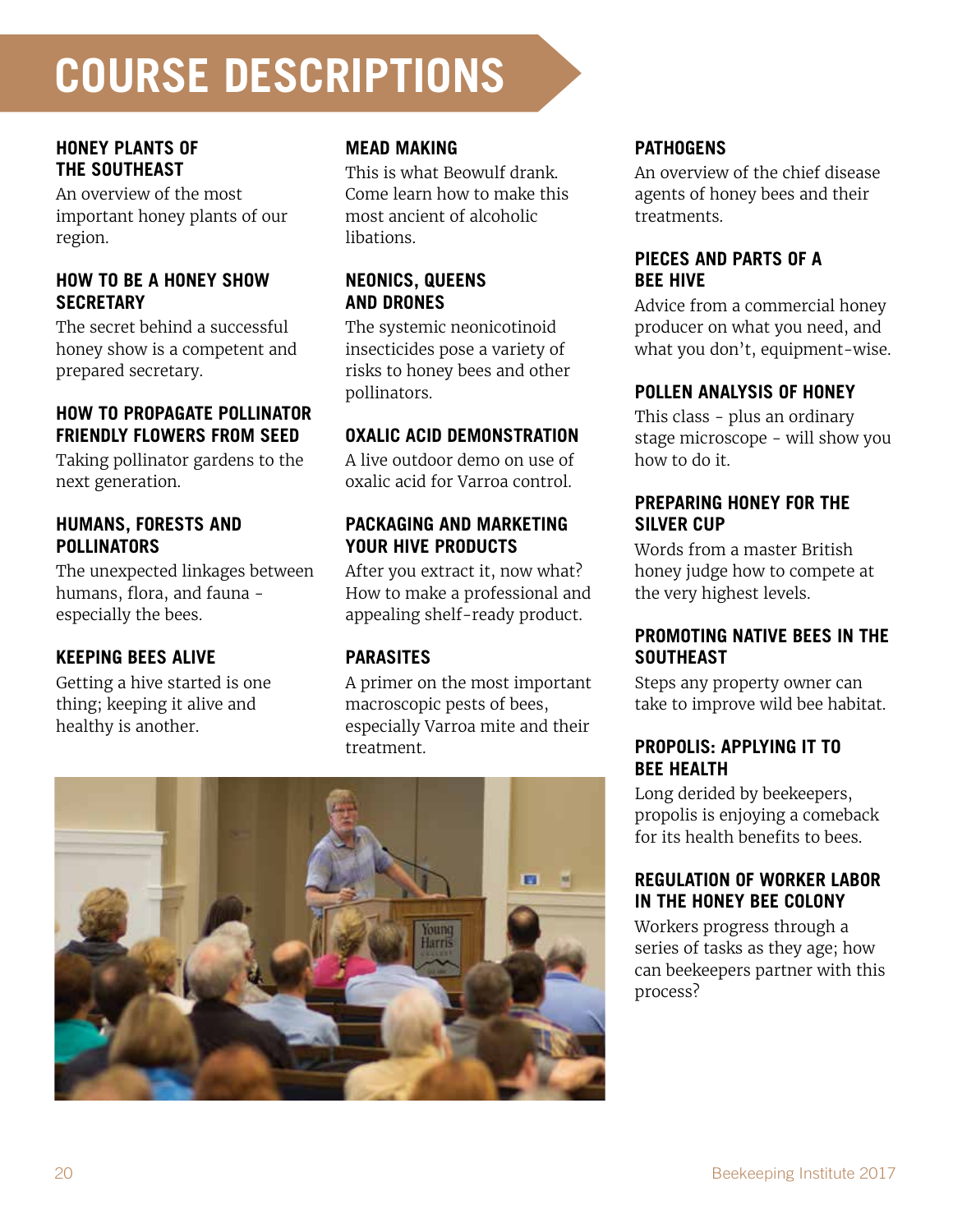# **COURSE DESCRIPTIONS**

#### **REPRODUCTIVE CONFLICTS AND WHAT IT MEANS FOR BEEKEEPERS**

It may not be as tranquil as it seems: What does it mean when workers try to reproduce?

#### **RISK OF ZIKA ABATEMENT SPRAYS ON BEEKEEPING IN THE SOUTHEAST**

Beneft: Risk analysis can be complicated and compromising. How to lower zika risk without damaging our pollinators?

#### **SMALL SCALE COMMERCIAL BEEKEEPING**

Small scale? Commercial? You have to start where you are. Let this trail-blazer tell you his secrets.

#### **SUMMER AND FALL MANAGEMENT**

Summer can be rich in nectar, or a dearth. Come learn what to watch out for and how to respond.

#### **SUSTAINABLE BEEKEEPING, EUROPEAN STYLE**

The U.S. does not have a monopoly on good hive management. Let's hear how our colleagues in Europe keep hives healthy.

#### **TAKE TIME TO SMELL THE ROSES**

A rhapsody on the joys of beekeeping - with some insights that will make you a better beekeeper.

![](_page_20_Picture_13.jpeg)

#### **TEN MISTAKES NEW BEEKEEPERS MAKE**

Save yourself needless headache and disappointment and learn what simple mistakes to avoid.

### **THE PLIGHT OF THE BUMBLE BEE IN NORTH AMERICA**

These charismatic native bees have their own set of health risks.

### **THINGS YOU NEED TO KNOW BEFORE PROCESSING HONEY**

Words of advice from a professional honey producer and packer.

### **TOP-BAR HIVES**

A simple hive design ideal for developing countries and gaining popularity in the US too

#### **VARROA MANAGEMENT THROUGH IPM**

Integrated Pest Management uses many means to control mites, not just chemicals.

### **VIRUS AND VARROA INTERACTIONS IN GEORGIA**

Mites are just the beginning of the problem.

#### **WHAT EPIDEMIOLOGY CAN TEACH US ABOUT BEE HEALTH**

The science of disease spread and virulence can teach us much about colony health at a landscape scale.

#### **WINTER AND SPRING MANAGEMENT**

How to keep colonies strong and primed in anticipation of honey production.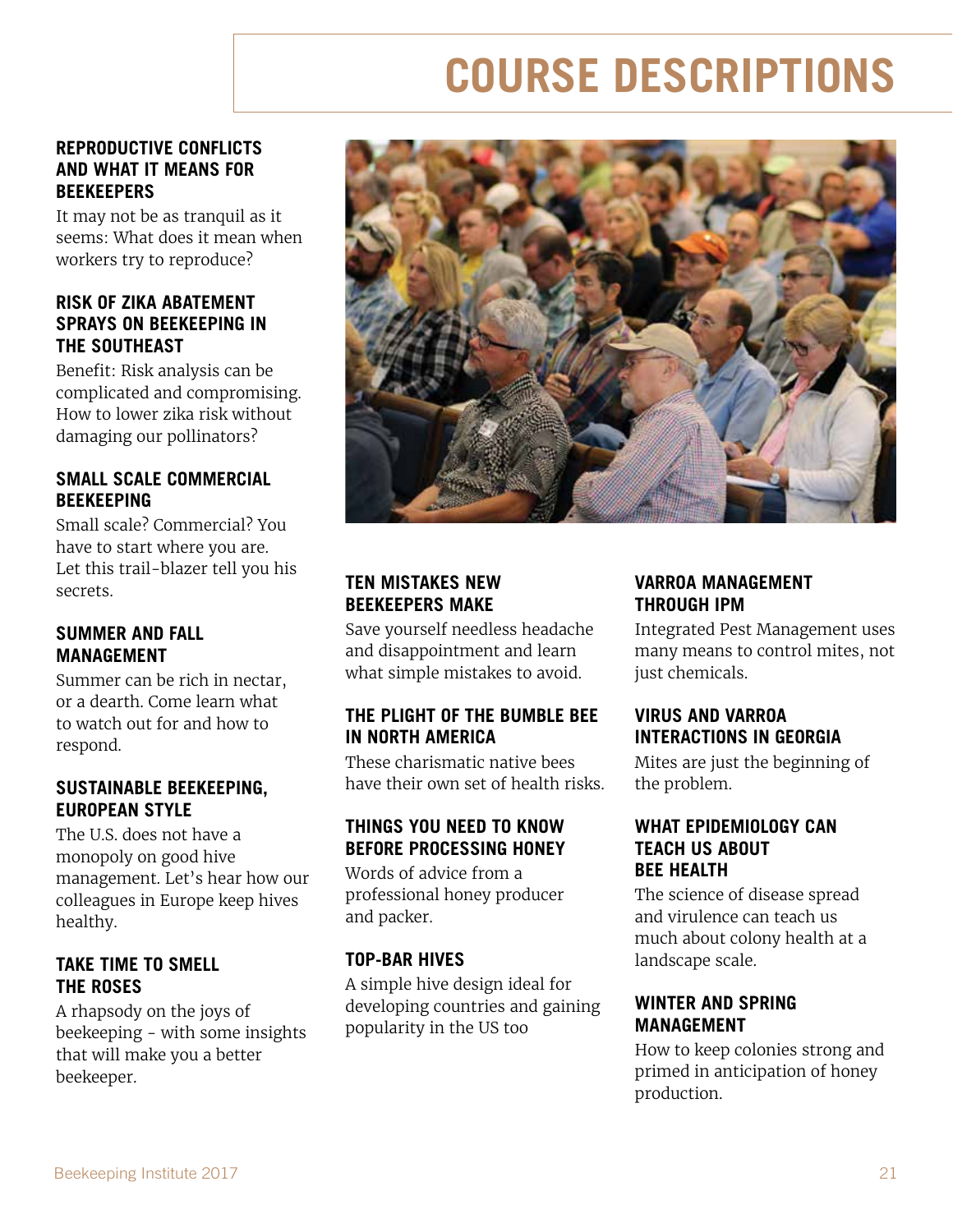# **INSTITUTE MAPS**

![](_page_21_Figure_1.jpeg)

![](_page_21_Figure_2.jpeg)

**ROLLINS – LEVEL TWO**

![](_page_21_Figure_4.jpeg)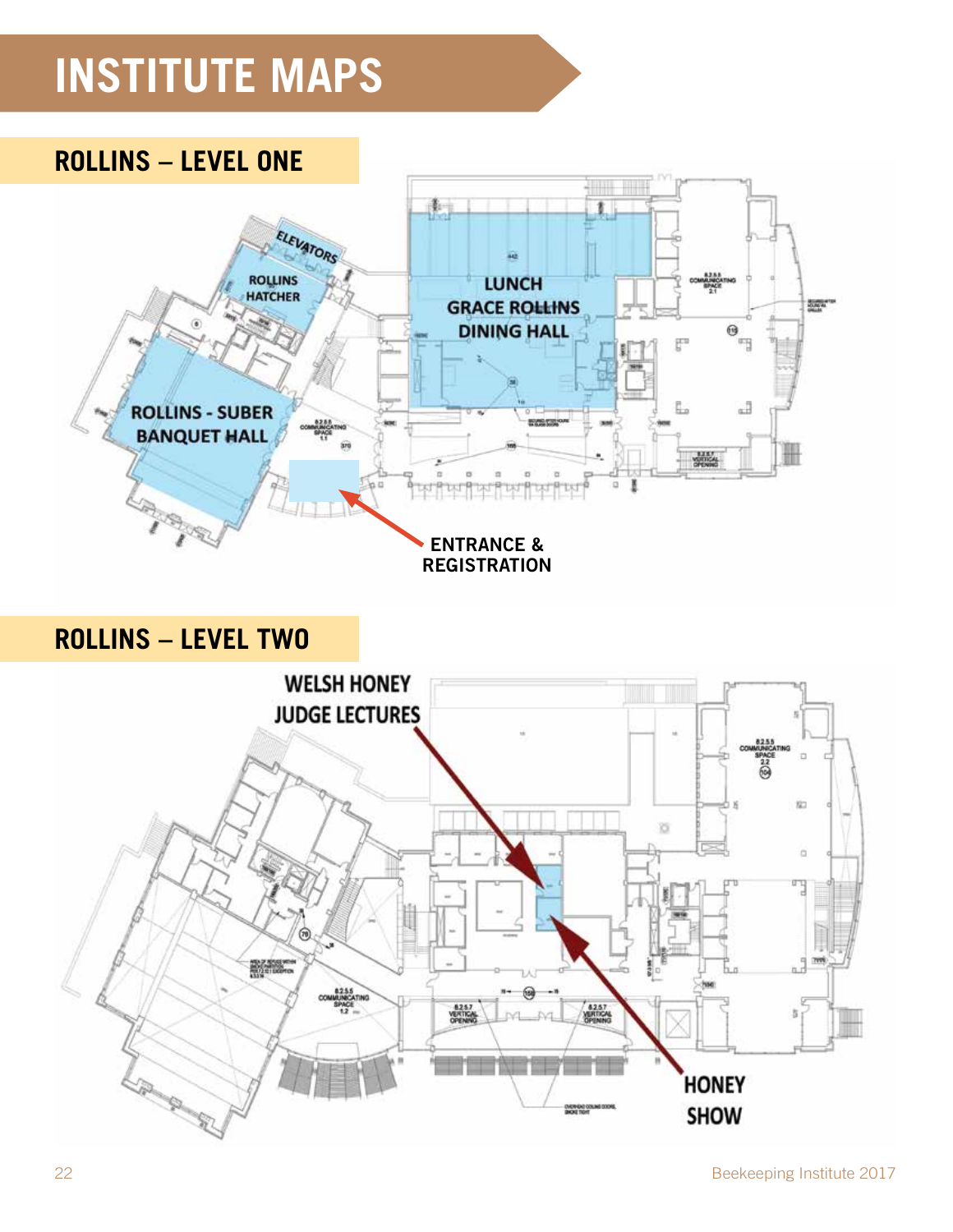# **INSTITUTE MAPS**

![](_page_22_Figure_1.jpeg)

## **MAXWELL CENTER**

![](_page_22_Figure_3.jpeg)

Classrooms used during the institute

*Please note that there should be an electronic directional sign in the downstairs lobby of the Rollins Center to help you find the classrooms.*